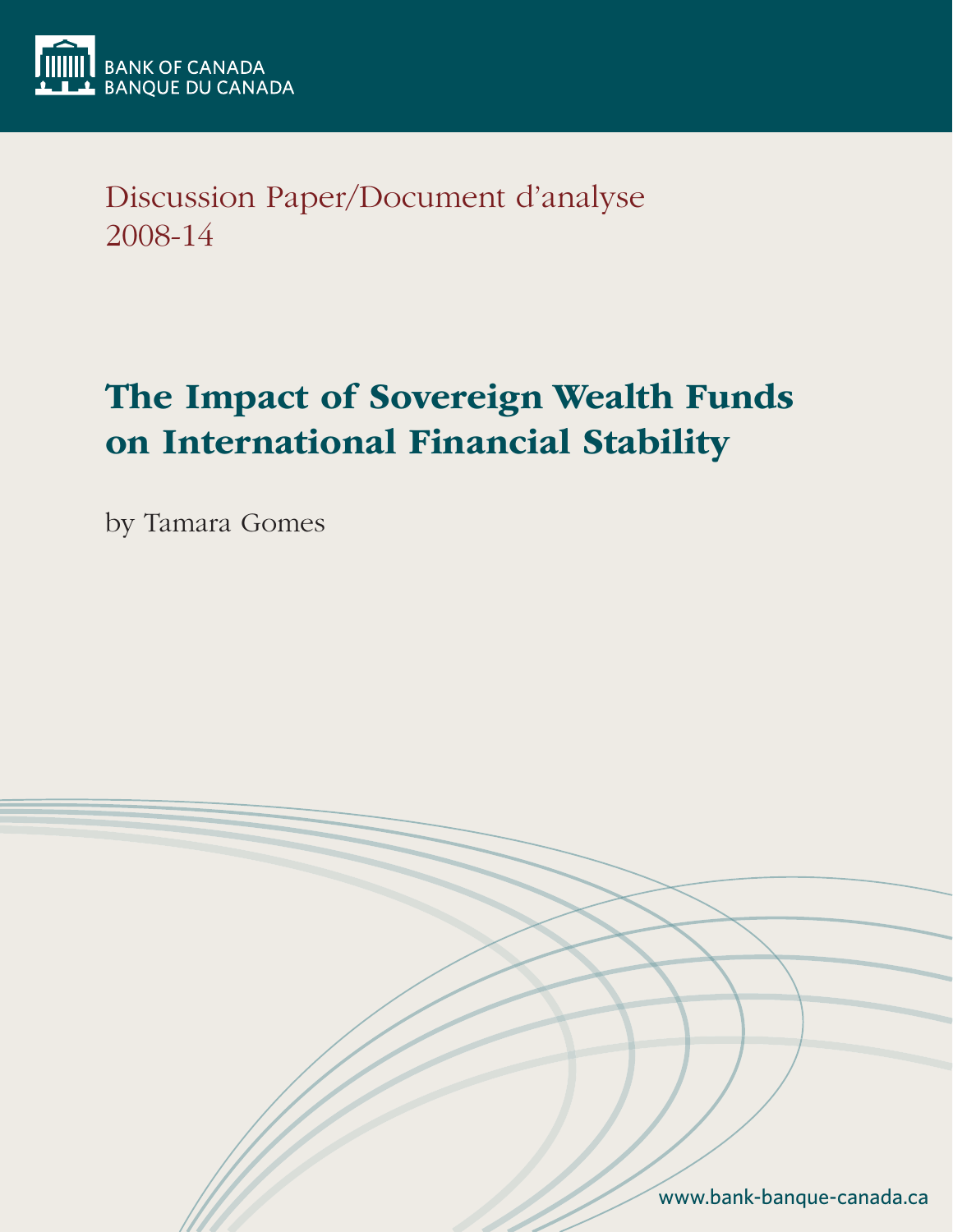Bank of Canada Discussion Paper 2008-14

September 2008

## **The Impact of Sovereign Wealth Funds on International Financial Stability**

**by**

**Tamara Gomes**

International Department Bank of Canada Ottawa, Ontario, Canada K1A 0G9 tgomes@bankofcanada.ca

Bank of Canada discussion papers are completed research studies on a wide variety of technical subjects relevant to central bank policy. The views expressed in this paper are those of the author. No responsibility for them should be attributed to the Bank of Canada.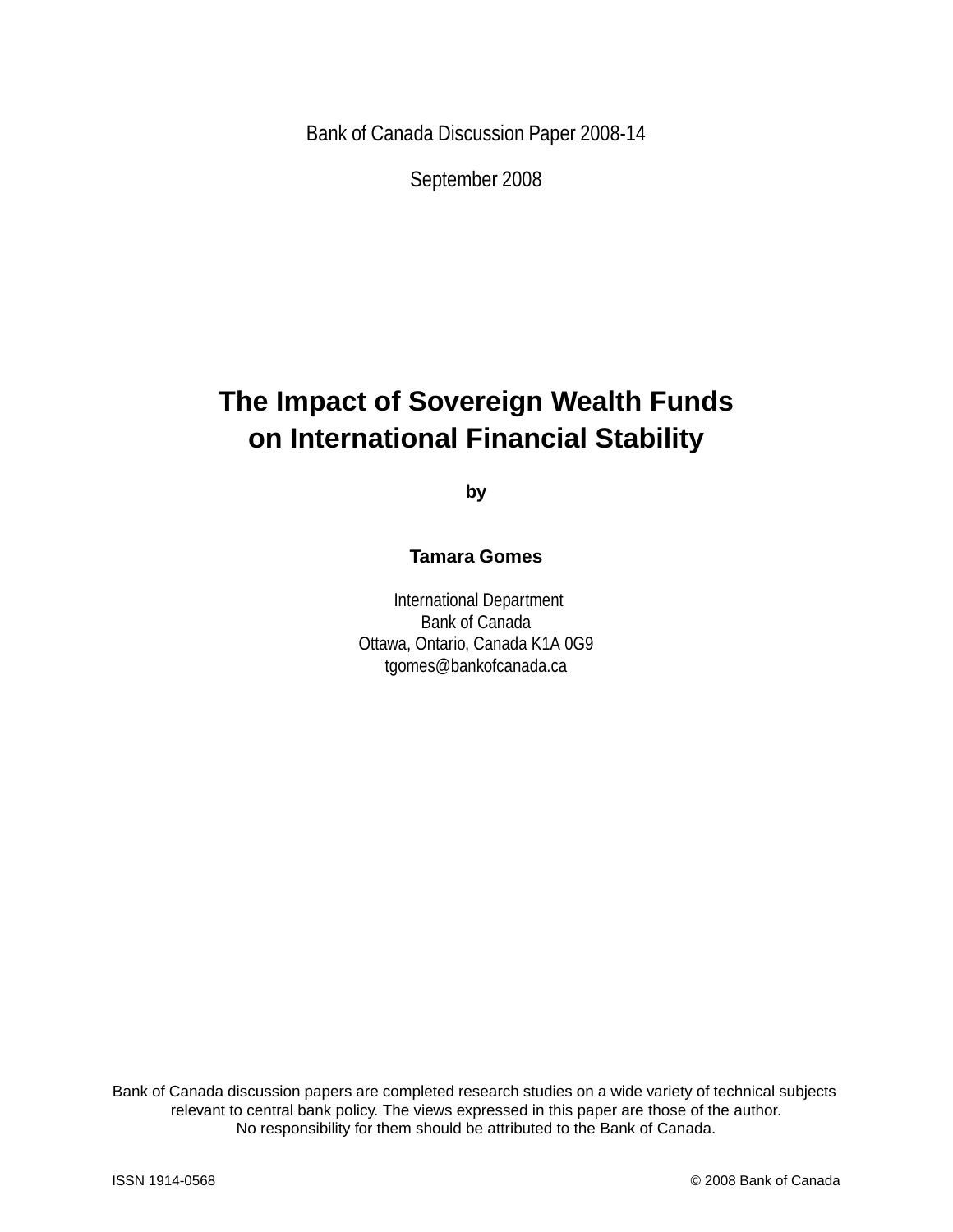## **Acknowledgements**

The author is grateful for helpful comments and suggestions by Don Coletti, Michael King, Vladimir Klyuev, Robert Lavigne, Larry Schembri, and participants in seminars at the Bank of Canada and the Canadian Economics Association's annual conference in 2008. The author also thanks Loyal Chow and Christine Tse for excellent research assistance. Any remaining errors or omissions are my own.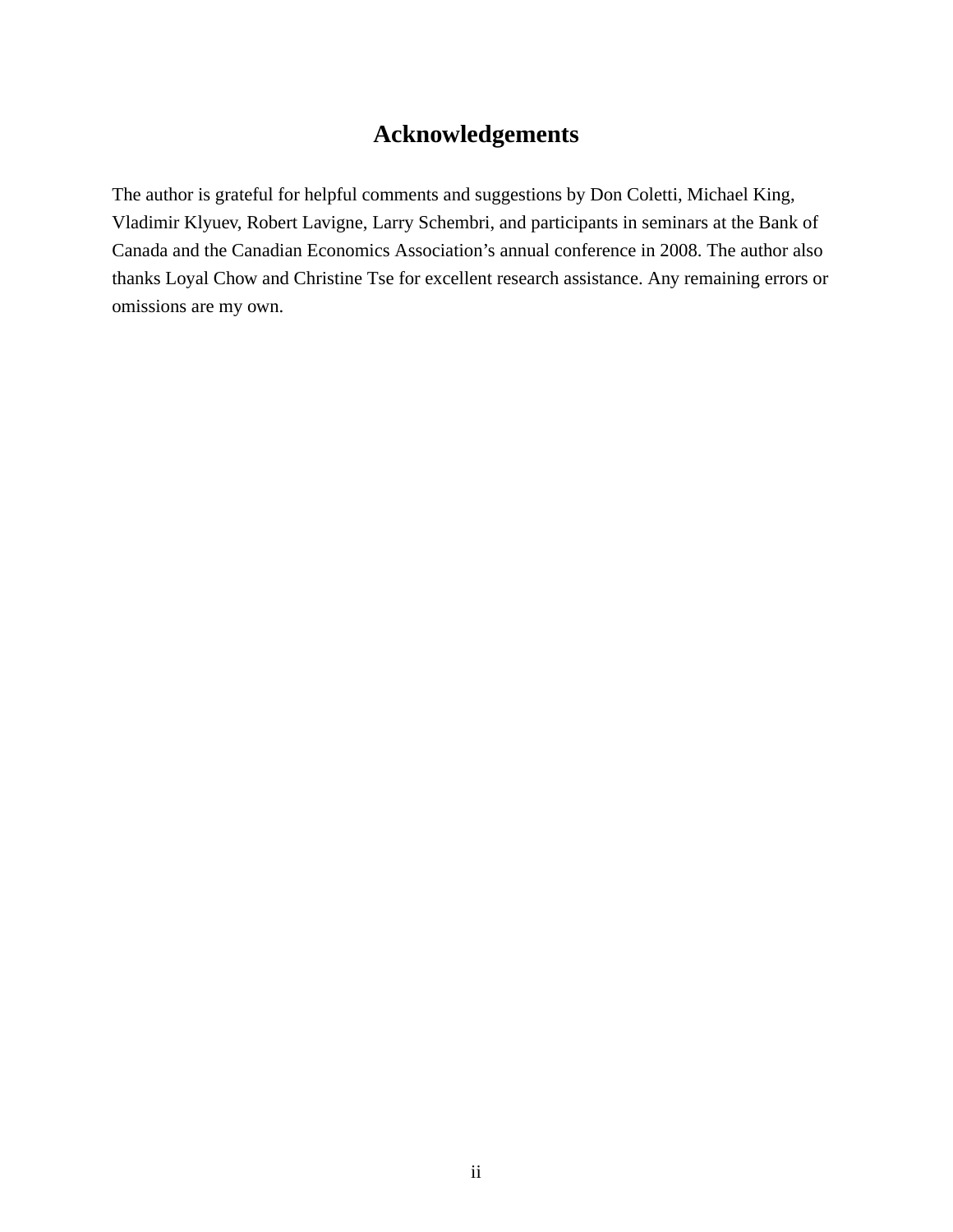#### **Abstract**

Over the recent period, many emerging-market economies and commodity-exporting nations have experienced unprecedented growth and accumulated substantial amounts of foreign exchange reserves. The management of these foreign reserves has led to the emergence of important financial actors: sovereign wealth funds (SWFs). While SWFs have existed in one form or another since the 1950s, they have recently risen in prominence and been exposed to public scrutiny and debate. The author outlines their possible impact on international financial stability. She concludes that SWFs are long-term investors that can play a stabilizing role in financial markets by supplying liquidity and reducing market volatility. While characteristics such as a lack of transparency highlight the potential for destabilization by one or more SWFs, there is little evidence that this has occurred during the recent period. Similarly, the rise of financial protectionism, as host countries adopt rules to protect sensitive industries, might unduly restrict global capital flows, but it is not likely to destabilize the international financial system.

*JEL classification: F21, F31, F32, G15 Bank classification: Financial stability; Recent economic and financial developments*

## **Résumé**

Ces dernières années, les économies émergentes et les nations exportatrices de matières premières ont été nombreuses à connaître une expansion économique inédite et à accumuler des réserves de change considérables, dont la gestion a induit la montée en puissance d'importants acteurs financiers : les fonds souverains. Alors que ces fonds existent sous une forme ou une autre depuis les années 1950, ils se trouvent depuis peu au centre de l'attention et font l'objet d'un examen et d'un débat publics. L'auteure décrit brièvement les effets que pourraient avoir les fonds souverains sur la stabilité financière internationale. Ces derniers, conclut-elle, sont des investisseurs à long terme susceptibles de remplir un rôle stabilisateur sur les marchés financiers en y injectant de la liquidité et en y atténuant la volatilité. Si des traits comme le manque de transparence font ressortir le risque de déstabilisation émanant de certains fonds, les données disponibles ne confirment guère la matérialisation de cette éventualité au cours de la période récente. De même, l'attisement du protectionnisme financier, avec l'adoption de règles par les pays destinataires d'investissements pour défendre leurs secteurs névralgiques, peut restreindre à tort la circulation des capitaux dans le monde, sans toutefois être de nature à perturber le système financier international.

*Classification JEL : F21, F31, F32, G15 Classification de la Banque : Évolution économique et financière récente; Stabilité financière*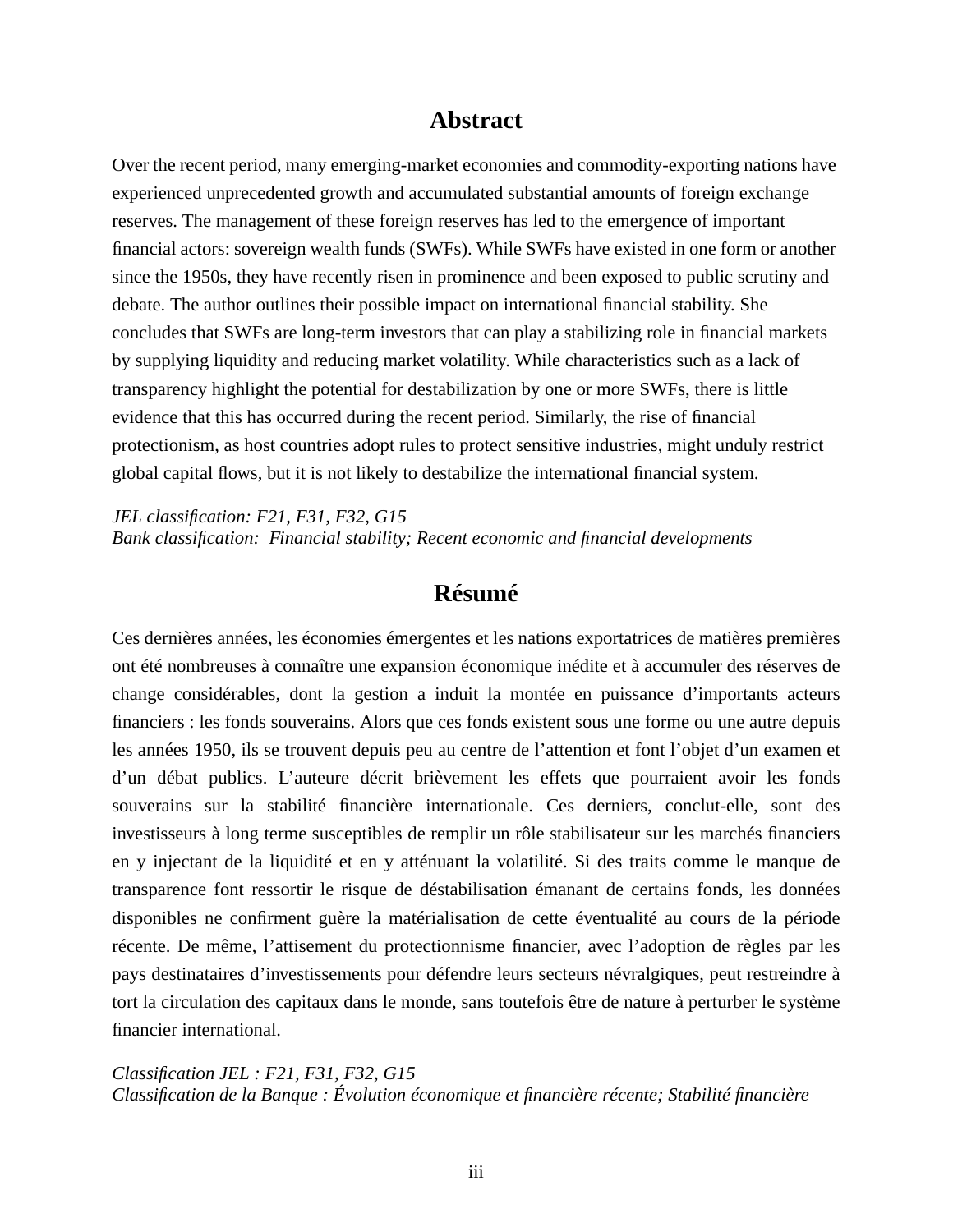## **1 Introduction**

The global economy has experienced robust growth over the recent period, with many emergingmarket economies (EMEs) and commodity-exporting nations experiencing sustained capital inflows and accumulating substantial amounts of foreign exchange reserves.<sup>1</sup> The management of these foreign reserves has led to the emergence of important financial actors: sovereign wealth funds  $(SWFs)$ .<sup>2</sup> While there is no commonly accepted definition of an SWF, it may be defined as a government investment vehicle funded by foreign exchange assets and managed separately from official reserves (Kimmitt 2008). This definition includes the stabilization funds and intergenerational savings funds set up by commodity exporters, and the investment funds arising from the accumulation of foreign exchange reserves.

While SWFs have existed in one form or another since the 1950s, they have recently risen in prominence and been exposed to public scrutiny and debate. Much of this attention is due to the establishment of SWFs by systemically important countries such as China and Russia, which has raised concerns about the role of state actors in global markets. The objective of this paper is to outline the issues SWFs may pose for international financial stability – both the potential stabilizing effects and the destabilizing effects.<sup>3</sup> Table 1 provides an overview of the main effects on international financial stability that are discussed in this paper.

This paper concludes that SWFs are long-term investors that can play a stabilizing role in financial markets by supplying liquidity and reducing market volatility. SWFs use low amounts of leverage and adopt investment strategies that minimize their impact on markets. SWFs also contribute to the gradual unwinding of global imbalances as they diversify their portfolios gradually into other asset classes and currencies. The recent injection of capital into a number of distressed banks and financial institutions highlights the constructive role that SWFs can play as stabilizing, long-term investors. While the potential for one or more SWFs to disrupt markets does exist if other investors mimic the same investment strategies, there is little evidence that this has occurred during the recent period. Similarly, the rise of financial protectionism, as host countries adopt rules to protect sensitive industries, might unduly restrict global capital flows, but it is not likely to destabilize the international financial system.

 $\overline{a}$ 

<sup>1.</sup> Previous research at the Bank of Canada has focused on related topics; see Lavigne (2006, 2008), King and Maier (2007).

<sup>2.</sup> See, amongst others, Jen (2007), Truman (2007), Devlin and Brummitt (2008), Finance Canada (2008), Kimmitt (2008), McCormick (2008).

<sup>3.</sup> Other policy issues are discussed in Truman (2007) and Kimmitt (2008).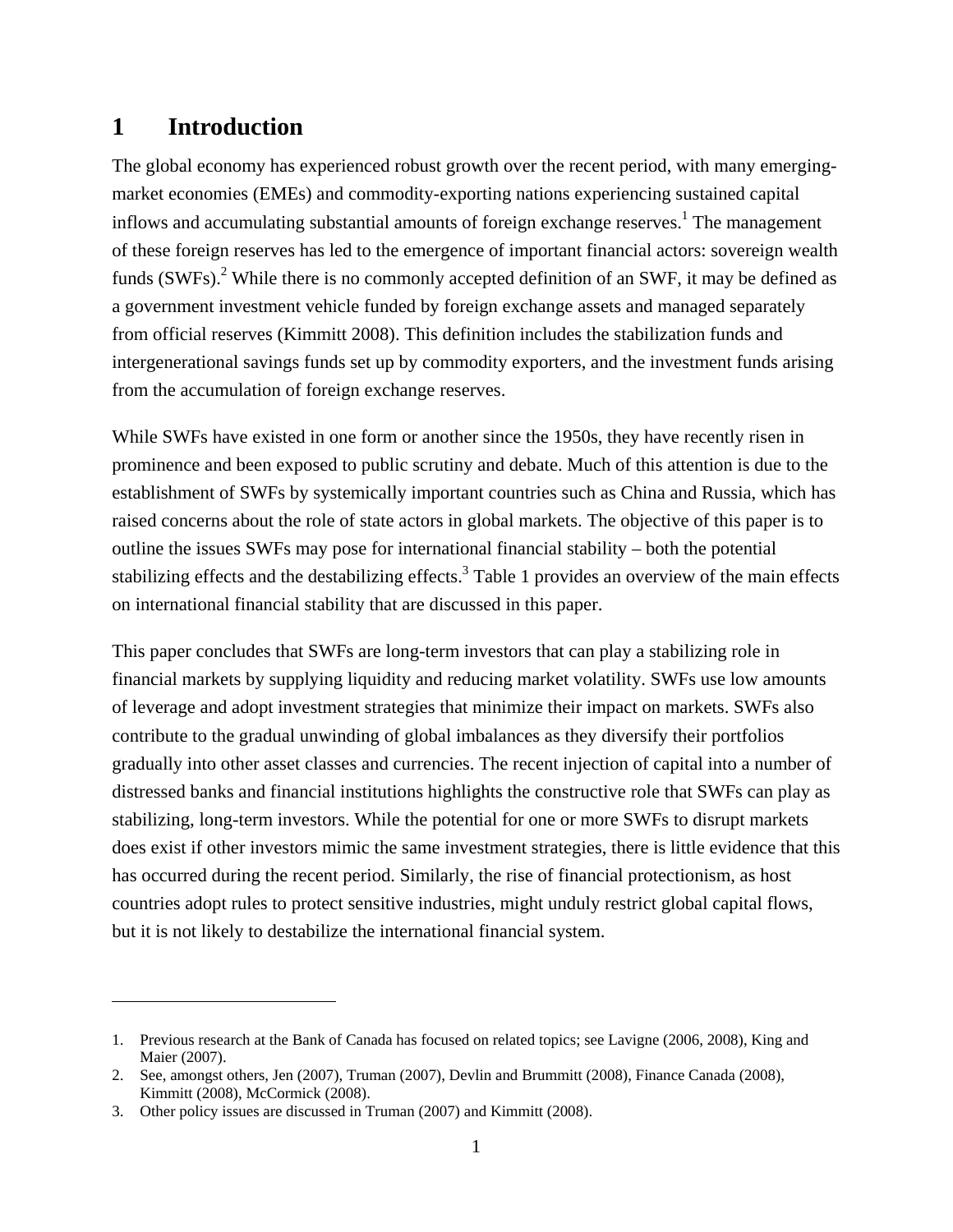Since SWFs are a relatively new phenomenon, there is neither a long track record to assess their performance nor an extensive body of research dedicated to their analysis. Therefore, the arguments in this paper are necessarily of a speculative nature. The goal is to discuss risks that may exist and to forecast scenarios that may unfold. This is by no means to say that these developments will inevitably unfold, but merely to recognize the potential risks that exist.

#### **Table 1 Potential Stabilizing and Destabilizing Effects on International Financial Stability**

| <b>Potential stabilizing effects</b>       | <b>Potential destabilizing effects</b>                |  |  |
|--------------------------------------------|-------------------------------------------------------|--|--|
| Macroeconomic management of capital flows  | Potential to trigger herding behaviour                |  |  |
| Portfolio diversification and risk sharing | Lack of transparency may cause short-term volatility  |  |  |
| Address long-term structural issues        | Risk of financial protectionism due to non-commercial |  |  |
| Provision of liquidity                     | investment motivations                                |  |  |
| Long-term investment strategy              | Monitoring and agency problems                        |  |  |
| Gradual unwinding of global imbalances     | Disorderly unwinding of global imbalances             |  |  |

Section 2 provides stylized facts on SWFs. Section 3 outlines the stabilizing effects for international financial stability. Section 4 examines potential destabilizing effects. Section 5 evaluates proposed and potential policy responses. Section 6 offers some conclusions.

## **2 Stylized Facts on SWFs**

As a large and rapidly growing class of institutional investors, SWFs have the potential to affect financial stability. As with other financial actors, there is a continuum of SWFs, representing varying sources of financing and objectives. This section briefly examines the definition, sources, and objectives of SWFs as well as their projected growth. Appendix A provides details on several major SWFs, including the Alberta Heritage Savings Trust Fund, with details on their date of establishment, assets under management, and governance structure.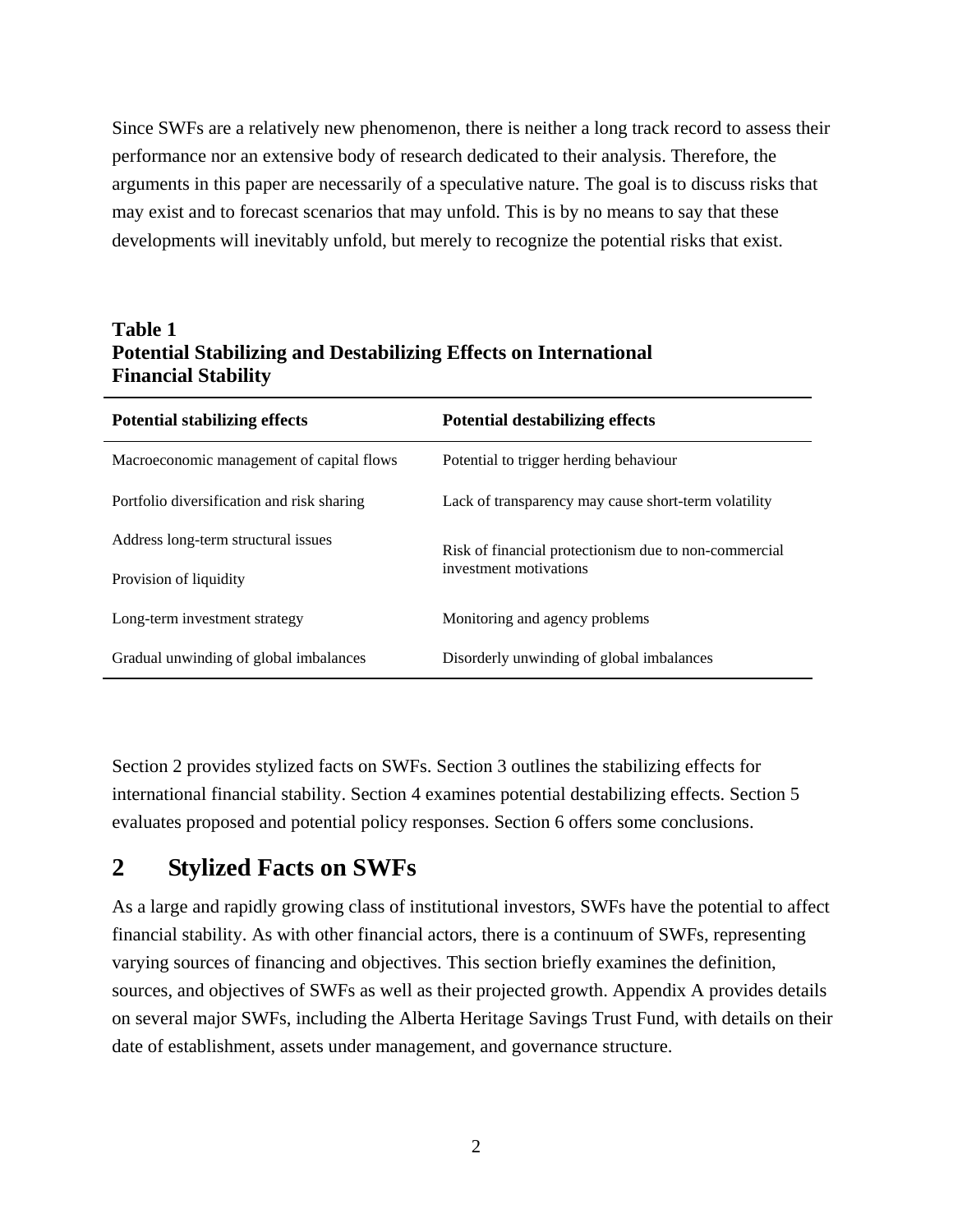#### **2.1 Definition, sources, and objectives**

Given the relative novelty of SWFs, they do not, as yet, have a commonly accepted definition; while all definitions contain a fair amount of overlap, efforts are made to incorporate the varying sources, purposes, and management structure into one standard definition, often rendering it unwieldy and vague. Kimmitt (2008) defines SWFs as "government investment vehicles funded by foreign exchange assets and managed separately from official reserves." Other definitions stress that these funds are invested in a broad portfolio of risky assets, including equity, corporate bonds, real estate, infrastructure, and alternative investment strategies. Finally, a key defining characteristic is that these foreign reserves are managed independently from official reserves.

SWFs may be classified into two streams: the sources of their funds, and their investment objectives. Generally, all SWFs are financed by current account surpluses arising from two main sources: (i) revenues generated by net commodity exports (typically oil), and (ii) revenues generated by a merchandise trade surplus. The largest SWFs are usually designed with one or more policy objectives in mind. These objectives include stabilization funds, intergenerational savings funds, and reserve management funds:

- Stabilization funds as they were originally conceived were designed to smooth planned government budgets. In principle, excess reserves were accumulated during a commodity boom when prices for a commodity were above a predetermined level. These reserves could then be drawn down to finance government expenditure when prices fell below this threshold level. In practice, few if any of the stabilization funds operate in this fashion.
- Intergenerational savings funds were designed to accumulate a portion of the windfall revenues in order to benefit future generations and force intertemporal expenditure smoothing.
- Recent SWFs have been created to earn a higher return on foreign exchange holdings than is normally associated with traditional reserve instruments.

This list is by no means exhaustive. SWFs can also be used for several ancillary objectives, such as debt repayment, funding for development projects, and – in the case of Brazil's proposed SWF – exchange rate intervention.

It is important to differentiate SWFs from state-owned enterprises (SOEs), national or private pension funds, and other institutional investors, such as hedge funds. These actors may be distinguished by their primary function, their sources of financing, and their management structure.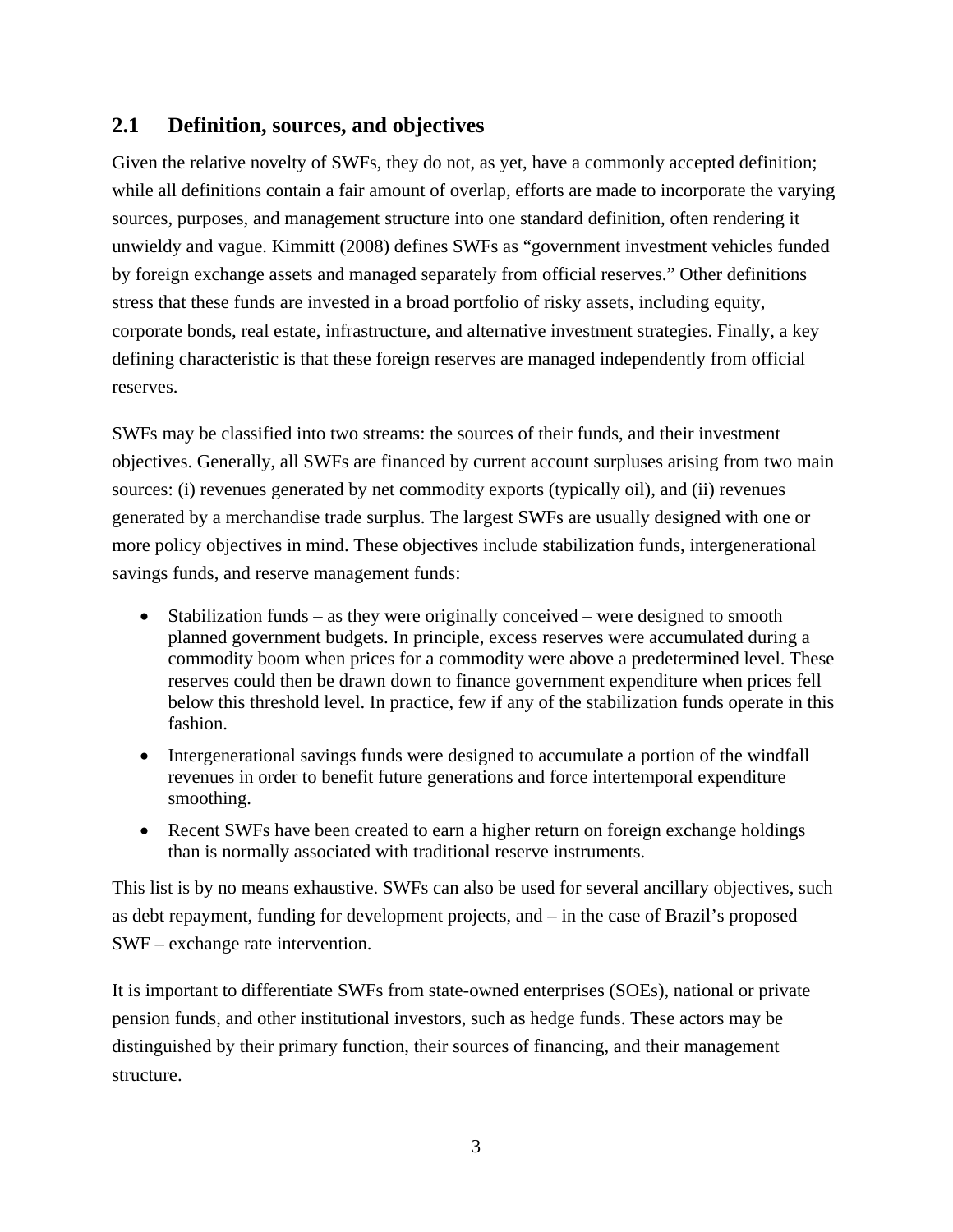- The primary function of an SOE is to own, operate, and invest in real assets that are of strategic importance to the national economy. The SOE is funded by issuing capital (debt and equity), and operates as a private sector company subject to government oversight and/or management.
- The objective of national or private pension funds is to pay out future retirement benefits to specific beneficiaries who have contributed to the fund through payroll taxes and employer contributions. Pension funds are typically managed at arm's length from other government institutions, supervised by a government regulator, and held accountable by law for meeting their fiduciary obligations.
- Hedge funds are financial investors that seek to earn positive risk-adjusted returns for private investors by employing risky investment strategies that typically involve leverage. Hedge funds are only loosely regulated, and managed by principals who are paid based on performance and may have significant personal wealth tied up in the business.

By contrast, SWFs typically invest in financial assets, rather than owning or operating real assets directly. Unlike hedge funds, SWFs are typically unlevered investment vehicles with little or no liabilities. In most cases, a country's citizens do not have a direct claim on the SWF assets. Typically, SWFs are passive investors that do not play an active role in operating the underlying business. There is no common model that describes their management structure, since each SWF is unique. SWFs are loosely regulated, if at all.

## **2.2 Relative size and projected growth rates**

Sovereign wealth funds represented 2.5 per cent of global assets in 2007, and are projected to grow rapidly over the next 15 years, reaching almost 9 per cent of global assets by 2022 (Miles and Jen 2007). Currently there are approximately 40 SWFs, 20 of which have been established since 2000, holding estimated assets of \$2–3 trillion (McCormick 2008). By comparison, the total value of foreign reserves is currently \$5.1 trillion.

Chart 1 shows that, while large in size, the assets under management by SWFs are still relatively modest compared with pension funds and mutual funds, although they have surpassed the unlevered assets managed by hedge funds. But, more importantly, SWFs have the potential to grow rapidly.

Miles and Jen (2007) estimate that SWFs could grow to as much as \$27.7 trillion by 2022, compared with total foreign reserves of \$13.0 trillion and total global financial assets of over \$300 trillion. This rapid growth scenario is based on a number of assumptions. Analysts assume that future foreign exchange holdings will be transferred to the SWFs, rather than to official reserves. They also assume an annual return on investment of 5.5 per cent, with all profits reinvested. The assumptions underpinning the growth of total global financial assets are that the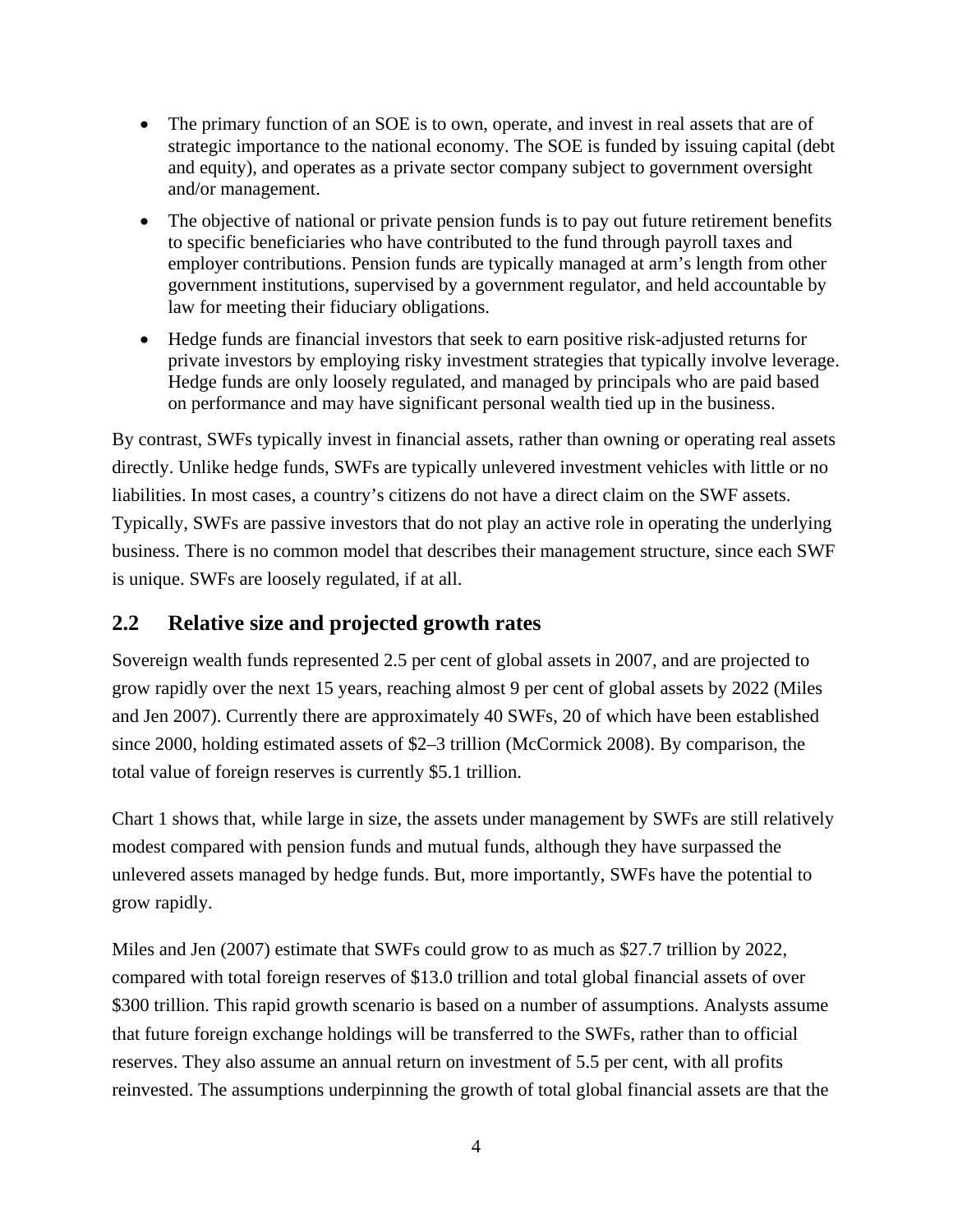current stock of \$100 trillion grows by 7.5 per cent, which is the weighted average return on a portfolio composed of equal shares of bonds and stocks. Using different assumptions, Kern (2007) estimates that, over the next decade, SWF asset allocations could lead to a gross capital inflow of over \$3 trillion into global equity markets and \$4.5 trillion into global debt markets.<sup>4</sup>



#### **Chart 1 Relative Size of SWFs**

 $\overline{a}$ 

Unlike other institutional investors, the assets under management of SWFs are concentrated in the hands of a few large players. As Appendix A shows, the top five SWFs represent almost 80 per cent of total SWF assets. To have such substantial assets controlled by few investors means that any one of them could potentially have significant impacts on the stability of global markets.

Sources: Truman (2007), IMF World Economic Outlook October 2007, IMF International Financial Statistics

<sup>4.</sup> Kern assumes a "pension-fund-typical" portfolio, with a 40 per cent allocation into equities and a 60 per cent allocation into interest-bearing securities. Given that this allocation is the inverse for many SWFs, the figures noted above could be significantly higher.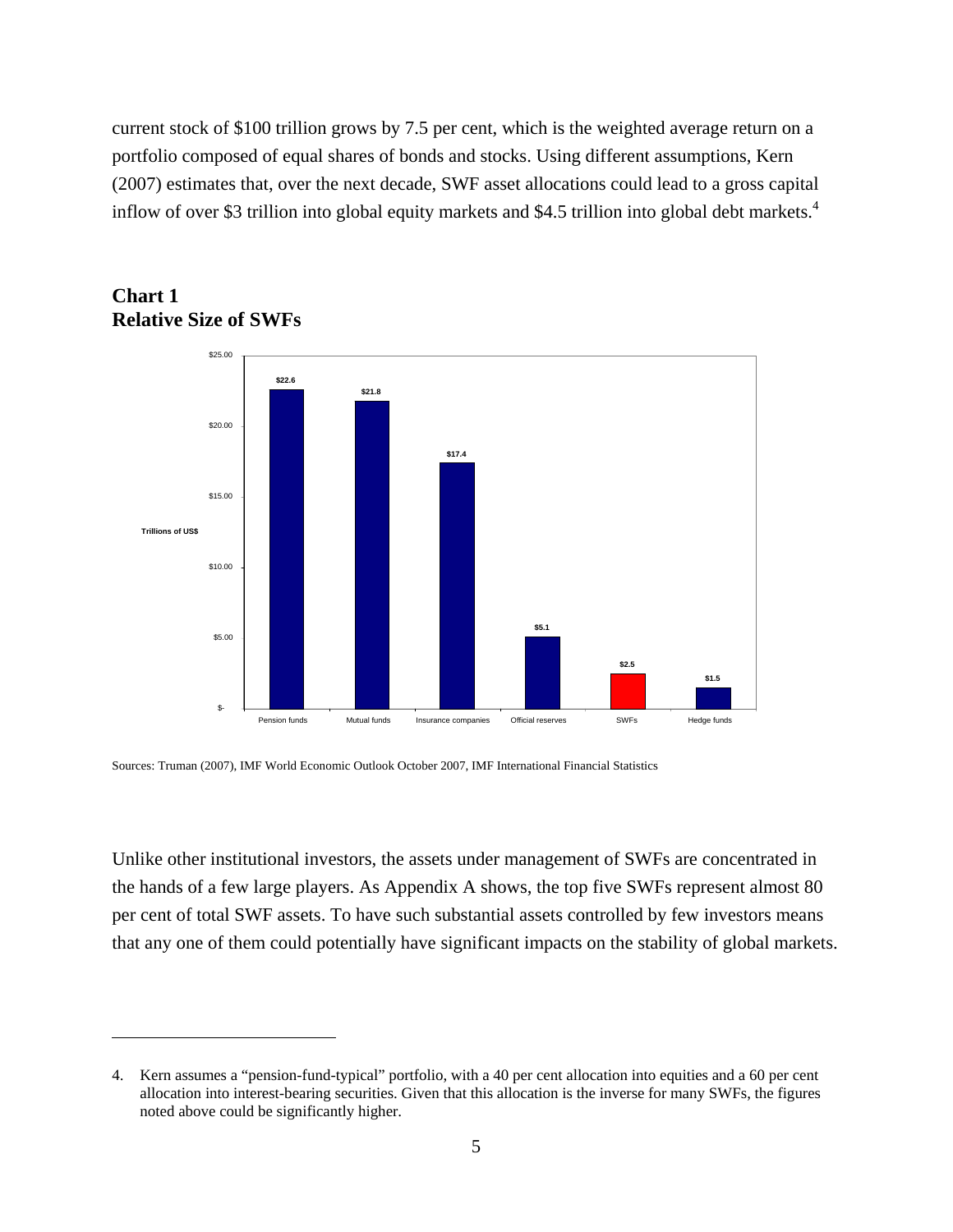## **3 Stabilizing Effects of SWFs**

SWFs have proven to be a stabilizing force on global financial stability in a number of ways. At the country level, they have allowed states to manage capital inflows, while addressing long-run structural issues, thus providing a basis for sustained economic growth in EMEs. At the same time, by virtue of their size and investment strategies, SWFs are liquidity providers and contrarian investors that support global markets in times of stress while facilitating the gradual unwinding of global imbalances. These functions are examined below.

## **3.1 Managing capital inflows**

 $\overline{a}$ 

SWFs can aid in the macroeconomic management of large current account surpluses. By transferring excess revenues into investment funds, states can alleviate inflationary pressure arising from capital inflows. Many of these states are already growing at a rapid rate, putting upward pressure on asset prices. Capital inflows also place upward pressure on nominal exchange rates, reducing demand for exports and slowing growth. For countries with a pegged exchange rate regime or managed float, maintaining competitive exchange rates increases the attractiveness of their exports, the very sources of growth for many of these countries that have depended on export-led growth. Offshoring capital inflows allows SWF states to achieve these objectives.<sup>5</sup>

## **3.2 Portfolio diversification and a higher risk appetite**

Traditional reserve assets are safe, liquid investments offering low returns. By diversifying their investment portfolio, SWFs hope to earn higher returns on their holdings. Table 2 provides an example of this portfolio diversification based on the estimated investment portfolio of the Abu Dhabi Investment Agency (ADIA). The ADIA allocates approximately 60 per cent of their portfolio to listed equities, 20 per cent to fixed income, and the remainder to other assets such as private equity, real estate, and alternative investments.

<sup>5.</sup> This is not to say that offshoring capital inflows is either a sustainable or an optimal measure, especially when perpetuated indefinitely. Given the volatile nature of commodity prices, previous terms-of-trade shocks tended to be transitory and, thus, authorities sought to stem real exchange rate appreciation (which hurt the nontradables sector) in the short run. However, under a persistent or permanent shock, using an SWF to effectively limit real exchange rate appreciation may be suboptimal, in that it impedes adjustment both in the commodity exporter and commodity importers. More research is needed on this point.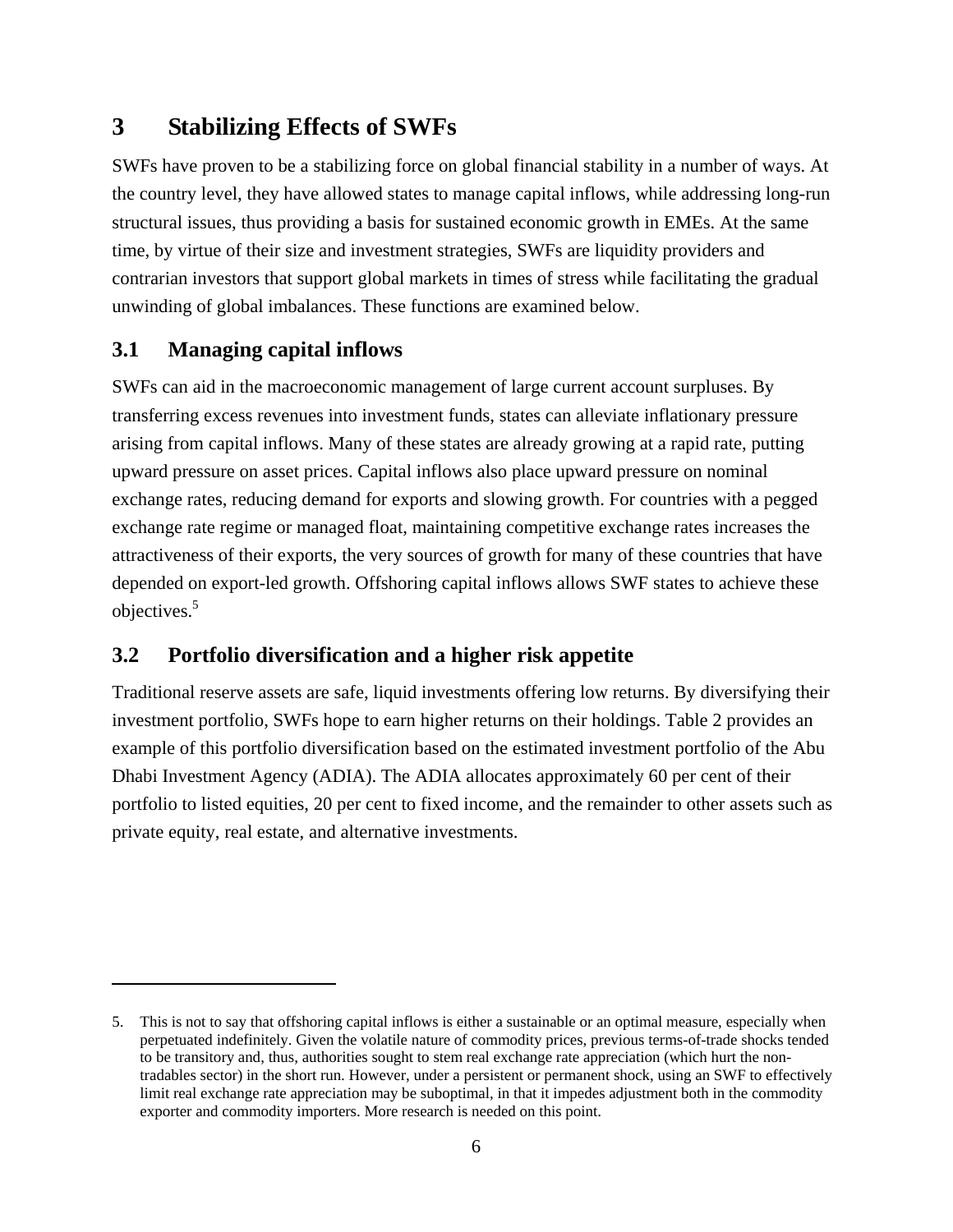| Asset class             | <b>Percentage</b> |  |  |
|-------------------------|-------------------|--|--|
| Listed equities         | 60                |  |  |
| <b>Fixed Income</b>     | 20                |  |  |
| Private equity          | 10                |  |  |
| Real estate             | 5                 |  |  |
| Alternative investments | 5                 |  |  |

**Table 2 Asset Allocation of the Abu Dhabi Investment Agency** 

Source: Roy (2006)

By diversifying out of customary reserve instruments as well as the established reserve currencies, SWFs are accepting a higher level of risk than traditional foreign reserve investments. This higher risk tolerance can facilitate international risk sharing, as SWFs move into different classes of assets. Diversification allows SWFs to spread the risk in their portfolios across a variety of assets and currencies, thus reducing their reliance on one asset price (such as oil prices). They will also be able to rebalance in less volatile assets and better hedge their investments, reducing the negative outcome of a sharp drop in (or an increase in the volatility of) the price of any given asset. In doing so, SWFs are building more balanced portfolios that will not only earn them higher returns, but allow them to protect themselves from volatility in any one market, thus stabilizing their revenues.

#### **3.3 Addressing longer-horizon structural issues**

Strategically investing "excess" revenues can provide SWF states with a means to deal with future issues such as demographic pressure and economic development and diversification. Savings funds facilitate intergenerational transfers, allowing future generations to benefit from current favourable economic conditions. At the same time, increased profits on foreign holdings allow a larger cushion in the event of external shocks from falling commodity prices. Additionally, investing abroad allows SWF states to import knowledge and technical expertise that may help develop local industries and provide a basis for sustained growth as natural resources are slowly depleted. As such, strategic investment can allow SWF states to address structural weaknesses in their economies, reducing both macroeconomic and financial vulnerabilities that may lead to instability in the future.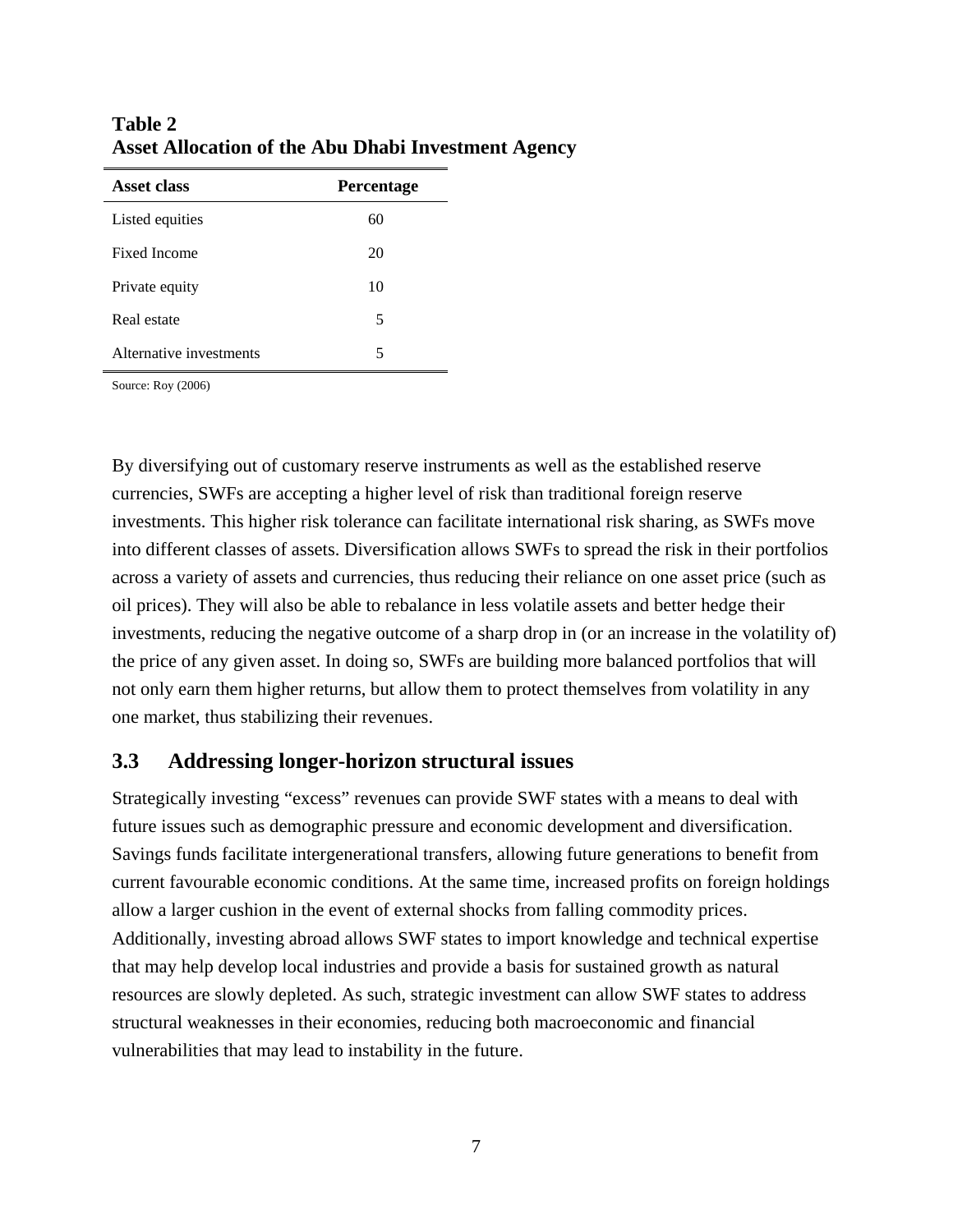#### **3.4 Providers of liquidity**

Large investors can play a stabilizing role by providing liquidity to financial markets. One of the commonly cited advantages of SWFs is that, due to their large scale, they are able to inject liquidity into global capital markets, thereby supplying capital to those who require (or demand) it. At the same time, their increased risk appetite allows them to provide capital to entities that risk-averse investors would shy away from. This function was clearly exhibited recently, when SWFs invested heavily in Western financial institutions, allowing them to recapitalize after incurring substantial losses due to the U.S. subprime mortgage crisis.

#### **3.5 Long-term investment horizon**

SWFs have an explicit mandate of long-term investments and can withstand short-term fluctuations. SWFs are focused on long-term returns as well as other positive externalities that will arise from their investments, such as market access. Additionally, SWFs are not highly leveraged and have very little capital adequacy requirements, unlike other large institutional investors such as hedge funds. The focus on long-term returns and the lack of specific capital requirements will decrease the risk of a rapid liquidation of investments and the ensuing impact on financial instability. Much like hedge funds, SWFs can act as contrarian investors, investing in times of market distress. As noted in section 3.4, SWF investments in Western financial institutions are an example of this behaviour; in seeking out long-term gains, they are able to invest when markets are in difficulties, focusing on the long-run outcome.

#### **3.6 Facilitate unwinding of global imbalances**

Moving out of official assets towards market-based assets facilitates the gradual resolution of global imbalances. Warnock and Warnock (2006) estimate that foreign official purchases of U.S. government bonds have lowered the U.S. 10-year Treasury yield by 90 basis points and that around two-thirds of this impact came from East Asia. This was due, in part, to the large sums of foreign exchange reserves that were housed at the central bank and invested in relatively safe assets, such as U.S. Treasury bills. As noted in section 2.2, significant amounts of money that would normally be invested by the monetary authorities have been and will continue to be transferred to SWFs. Given that SWFs invest significantly more in equities and other assets than in fixed-income instruments, their investments may contribute to a gradual reversal of this effect. By diversifying across currencies, SWF investments may also contribute to a depreciation of the U.S. dollar; this would contribute to a narrowing of the U.S. current account deficit, allowing a gradual unwinding of global imbalances that have been prevalent over recent years.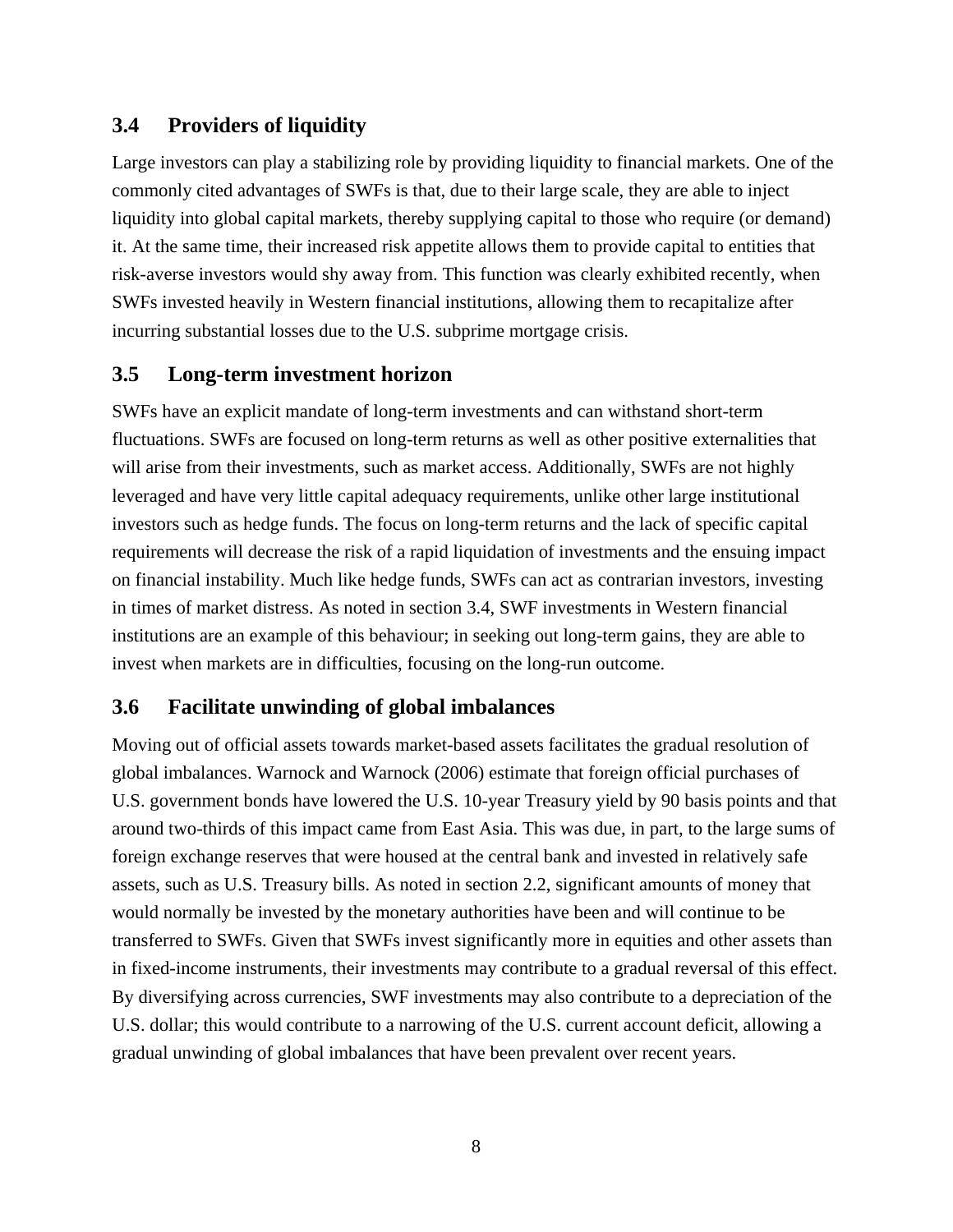#### **3.7 Other positive externalities**

As noted section 3.3, strategic investments can allow SWF states to develop their domestic economies and provide a basis for sustained growth. Gaining access to international markets will allow states to nurture non-commodity sectors and diversify their economies in preparation for the eventual depletion of finite natural resources or to provide for other sources of income when commodity prices are low.

The experience with the 1980s less-developed-country debt crisis also highlights a positive externality from SWFs. During that period, petrodollars arising from the 1970s oil shocks were deposited with money center banks that lent freely to many countries in Latin America. This excess credit creation and lending was followed by sovereign defaults that crippled the balance sheets of many large financial institutions and destabilized the international financial system. Many of these countries experienced large inflation and output losses over the next decade. By investing their commodity wealth directly, SWFs have avoided this boom-bust scenario and its damaging side effects for the international financial system.

## **4 Potential Risks to International Financial Stability**

While SWFs may provide benefits to both domestic economies and global markets, significant outflows of capital from SWF states present potential risks to international financial stability. While most concerns are focused on what may be low-probability events, an examination of their possible impact on international financial stability is merited.

#### **4.1 Triggering "herding" behaviour**

SWFs present a risk to global financial markets due to the fact that large sums of capital are concentrated in the hands of a limited number of large actors. In the absence of SWFs, these surpluses would be distributed among domestic citizens. Then the decision to consume, save, or invest would be left to the discretion of (small) individual households, which can be assumed to be distributed along a continuum of risk preferences. Whereas central banks follow a conservative investment strategy, SWFs, while still conservative in nature, may demonstrate a significantly higher risk preference than traditional reserve managers. It can safely be assumed that the SWF managers will invest in higher-risk assets than either the monetary authority or the average individual would have done.

The presence of a large player with a high-risk appetite can induce market behaviour that could lead to a negative outcome. Much of the existing literature on "large players" focuses on the role of highly leveraged institutions, such as hedge funds, in the various 1990s exchange rate crises.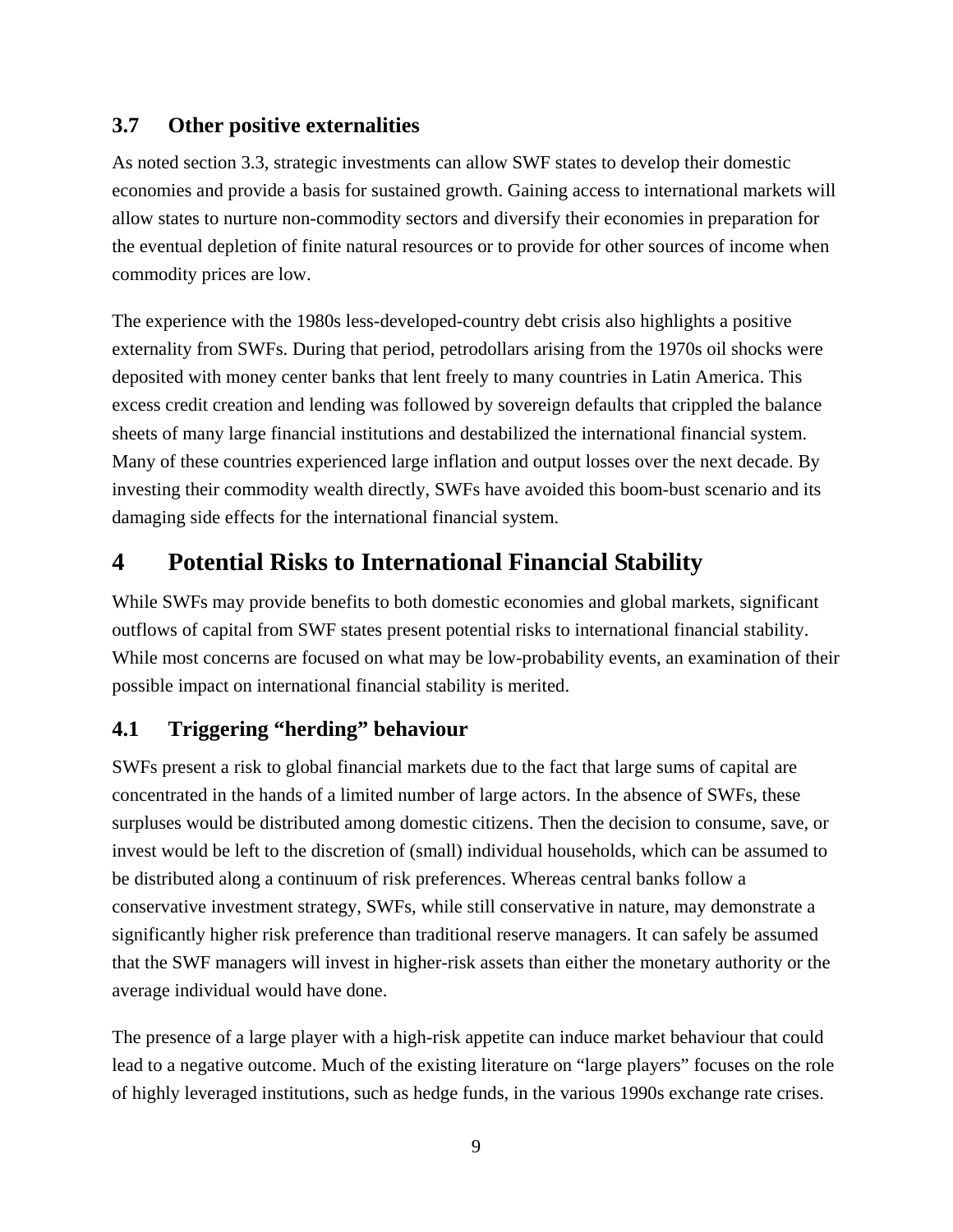While it is often found that large players have the potential to play a destabilizing role, Corsetti et al. (2004) argue that the size of the impact depends on the information content of the move and the signal being sent to the smaller traders.

While the possibility of SWFs inducing "herding" behaviour does exist, the risk that they would deliberately seek to destabilize or manipulate markets is minimal. First, SWFs are committed to diversifying their portfolios, reducing investment in one specific asset class. Second, if SWFs were to invest large sums of funds into any one asset, there is a possibility that the market would move against them, which is something they would try to avoid. Corsetti et al. (2004) stress that, if the large actor has significant holdings of assets denominated in the currency under attack, their presence will actually make the attack less likely.

Corsetti et al. (2004) also conclude that being aware of the large player's initial portfolio positions is significant. In this case, the opacity of many SWF investment positions may contribute to short-term volatility in the markets (see section 4.2). However, Corsetti et al. note that, in order to avoid adverse price movements, large actors would have an incentive to avoid signalling or disclosing their position until the move was executed (and possibly even beyond that).

#### **4.2 Lack of transparency and short-term volatility**

SWFs have the potential to destabilize small markets by inducing other traders to mimic their strategies, leading to greater buying or selling on one side of the market. The impact of this behaviour may be exacerbated by the lack of transparency surrounding the investments and strategies of SWFs. Since SWFs have become more widely known, many analysts have tried to anticipate their strategies, based on the investment strategies of similar institutional investors (see, for example, Van Steenis, Babinet, and Lam 2007). The lack of transparency about the holdings of SWFs introduces an element of uncertainty into markets. If there is a belief that SWFs will follow a specified strategy, it may induce other market participants to anticipate the move, leading to destabilizing behaviour. If the investment preferences of SWFs are revealed by their actions, other agents may interpret their investments as signals and act accordingly.

#### **4.3 Non-economic objectives and financial protectionism**

While it is not necessarily a direct risk to international financial stability, some observers are concerned about a protectionist backlash against SWFs that would restrict cross-border investment and slow economic growth. The reaction of Western states to SWF investment may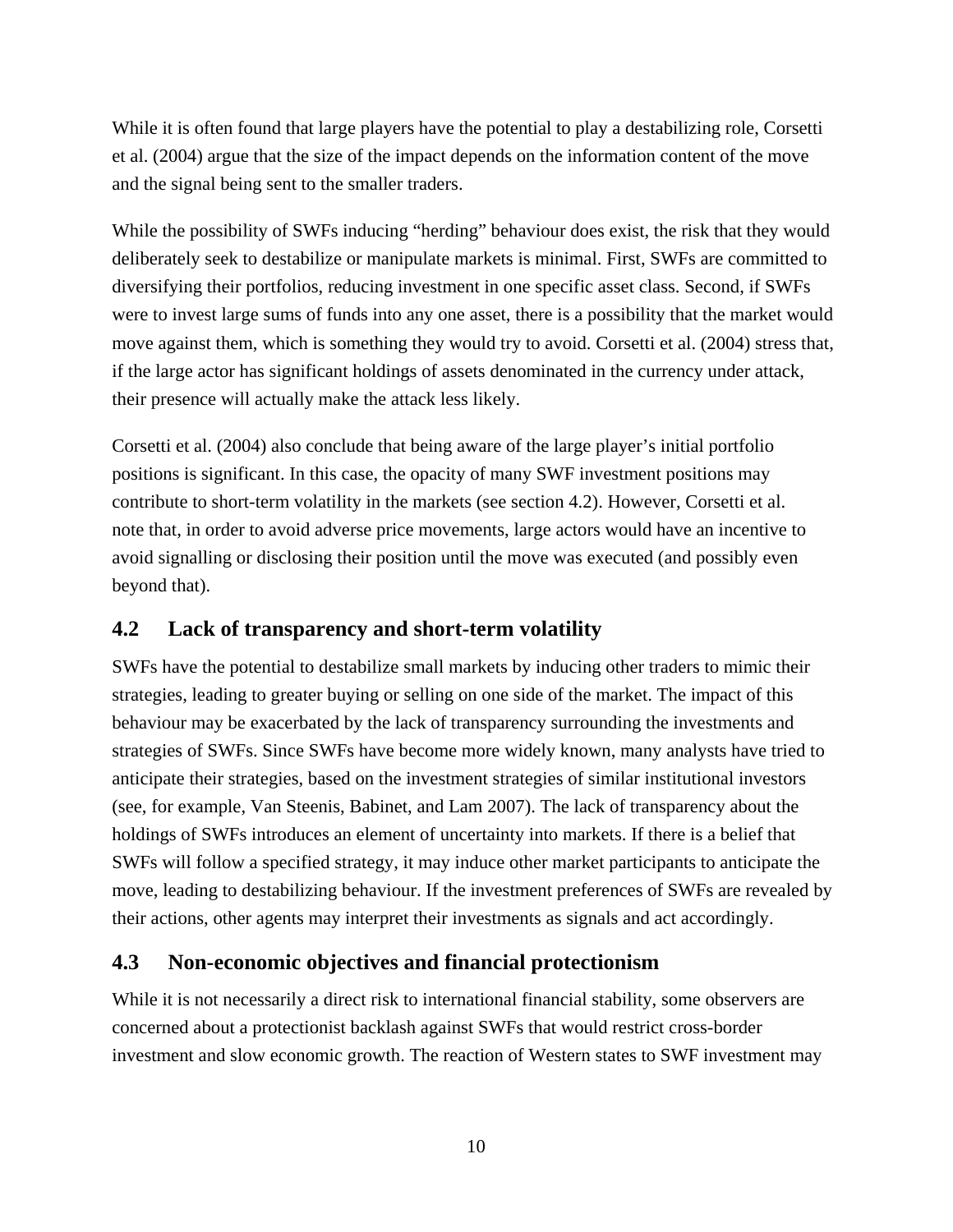lead to the adoption of barriers, preventing the free movement of capital. This policy response may affect not only SWFs but also other institutional investors, such as national pension funds.

While the leading SWFs have stated that they are long-term, passive investors, they offer little transparency concerning their investment strategies and corporate governance structures. This lack of transparency leads to concerns regarding political motivations for investing. Increasing transparency would alleviate these concerns and provide for an atmosphere that is more attractive to foreign investment. As shown in Table A2 in Appendix A, taken from Truman (2007), SWFs run the gamut from full, open disclosure and high standards of governance (in the case of Norway) to providing little to no information (in the case of Gulf SWFs).

Virtually all countries have legislation in place that protects national industries and interests. However, the prospect of other states controlling domestic companies in sensitive industries has triggered a review of existing rules and may lead to the adoption of new and more onerous regulations. Although policy-makers state that these regulations are not specifically aimed at SWFs, there are special clauses that deal explicitly with SOEs.<sup>6</sup>

While states feel that these regulations are critical to protecting national and economic security, they may impede the efficient allocation and free flow of capital, undermining the advances thus far made in liberalizing capital flows, and they may even reduce or redirect investments to another state.

#### **4.4 Investor activism and monitoring of managers**

 $\overline{a}$ 

In the finance literature on principal-agent problems, large stakes by outsiders are seen as a mechanism that improves the monitoring of managers (Jensen and Meckling 1976). In their investments, many SWFs have done their utmost to prove that they will be passive investors, including forgoing any voting rights. While this may ward off protectionist sentiment, it may also impede the monitoring of managers. When a company experiences large capital losses, more active investors (whether they are large institutional investors or individual shareholders) will usually push for some sort of reform to avoid losses in the future. By giving up voting rights, SWFs are less able to protect themselves (and other shareholders) from mismanagement and prevent the same practices from occurring in the future. This weaker oversight may result in the

<sup>6.</sup> For example, amendments to Investment Canada regulations on 7 December 2007 establish a review process for proposed investments to ensure that the governance and commercial orientation of SOEs are of net benefit to Canada.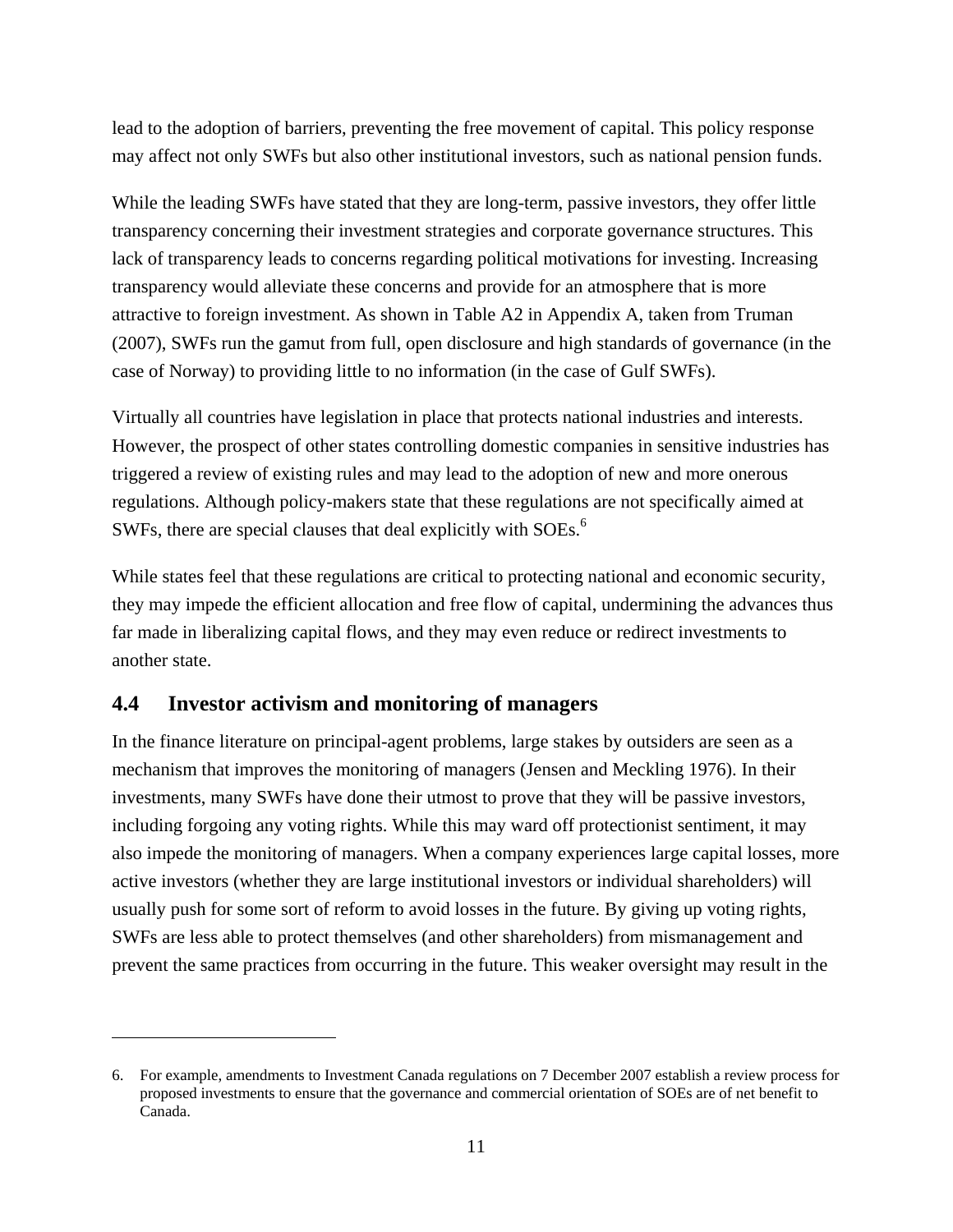continuance of poor investment strategies or lax risk management, which that can lead to further instability.

#### **4.5 Triggering a disorderly unwinding of global imbalances**

As noted in section 3, gradual portfolio rebalancing through SWFs can reduce current account imbalances in the global economy. However, large-scale and rapid portfolio diversification can trigger a disorderly unwinding that would provoke volatility in international markets. Since SWF states have been large investors in the traditional reserve instruments of the U.S. Treasury and U.S. dollars, there is a concern that assets will put pressure on Treasury bond yields. Furthermore, rapid currency diversification away from U.S.-dollar assets could spark a rapid depreciation of the U.S. dollar and thus put upward pressure on other major currencies.

As noted in sction 3.2, diversification will probably affect both U.S. Treasury prices and the U.S. dollar, but only at the margin. It is in the interest of SWF states to diversify gradually, so as not to influence the value of their own assets and risk incurring capital losses. Asset diversification implies that SWF states will move out of the traditional reserve instruments; this does not, however, necessarily entail moving entirely out of the U.S.-dollar-denominated assets. Rebalancing between government bonds and equity investments will still involve a substantial amount of monies flowing into U.S. companies and stock exchanges.

While diversification may also be associated with a weaker U.S. dollar at the margin, a wholesale divestment of U.S. dollars is unlikely, thus reducing the risk of a sharp depreciation of the U.S. dollar. A weakening of the U.S. dollar translates into a decrease in the value of a state's net foreign assets, resulting in significant valuation losses. Thus, SWF states themselves would be negatively affected by a large U.S.-dollar depreciation, reducing the likelihood that they would intentionally act to bring about this outcome.

Furthermore, for those countries not pegged to the dollar, a large U.S.-dollar depreciation would effectively cause their currencies to appreciate, weakening their competitive position as goods exporters. Several SWF countries fix their exchange rates to the U.S. dollar, including China and many of the oil exporters. Defending a strict dollar peg or a basket peg would still involve purchases and holdings of dollars, further reducing the risk of a strategic divestment of dollars. In short, a serious off-loading of U.S.-dollar assets would do SWF states more harm than good.

Leaving aside the issue of rebalancing official reserves, transfers of national wealth to SWFs that invest in global markets will necessarily involve investments in a variety of currencies. Although the majority of investments will be in U.S.-dollar assets, capital will also flow to assets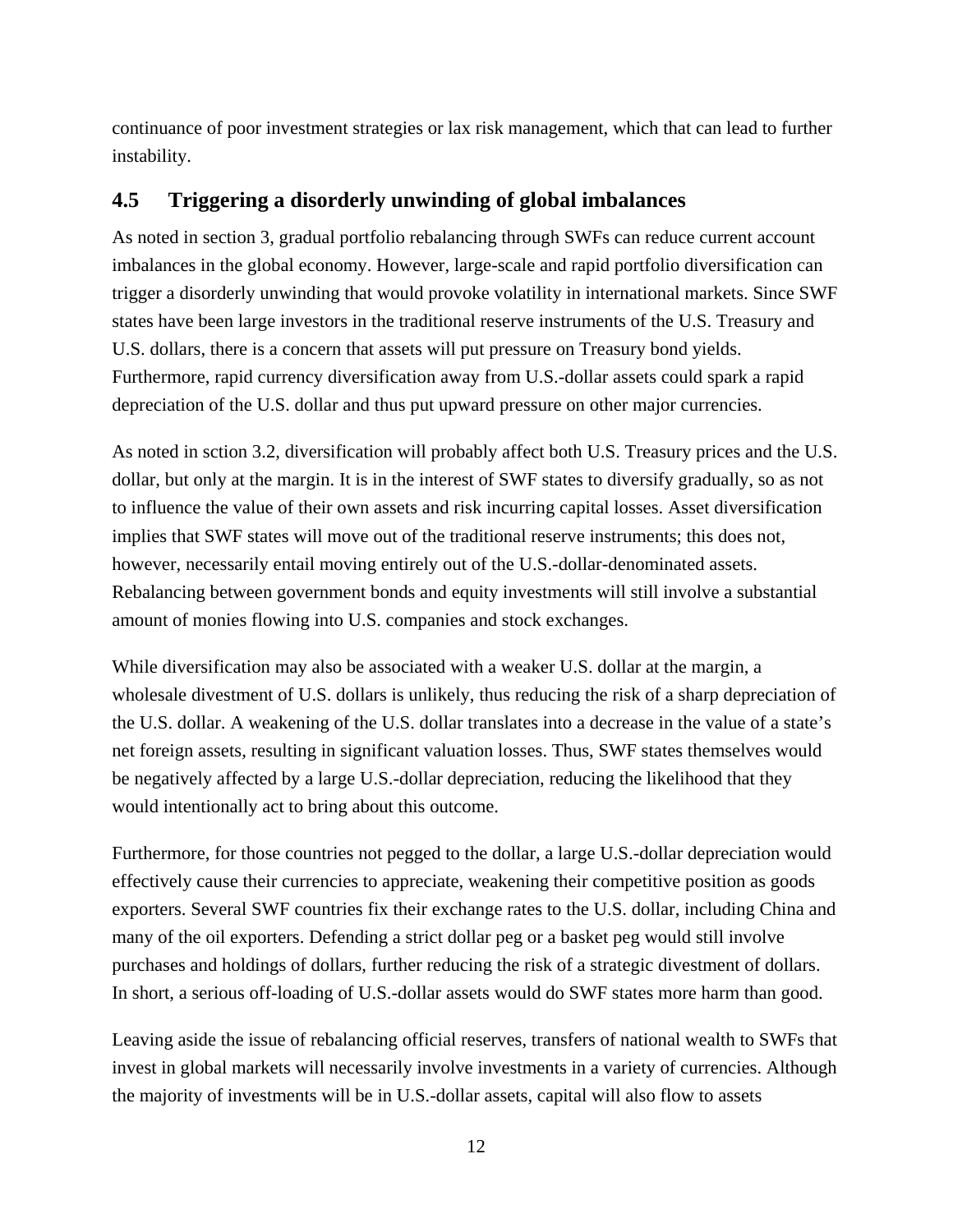denominated in other currencies, such as the euro and the U.K. pound, exacerbating the upward pressure on their exchange rates.

## **5 Proposed and Potential Policy Responses**

While they have the potential to play both a stabilizing and destabilizing role, it is difficult to evaluate the possible impact of SWFs, due to a lack of information. At the same time, negative public opinion against SWFs may encourage policy-makers to adopt regulations that unduly restrict capital flows and foreign investment. In formulating policies regarding SWFs, the G-7 and G-20 have called on multilateral institutions such as the IMF and the OECD to identify best practices and codes of conduct, while reviewing legislation concerning state-financed crossborder investment. There is also a role for bilateral dialogue between governments as they seek to refine a host country's regulations governing foreign investment.

#### **5.1 Best practices and codes of conduct**

 $\overline{a}$ 

Recent G-7 and G-20 communiqués have stressed the importance of open dialogue with SWFs and urged them to adopt best practices in management and transparency. They point to the role of multilateral organizations in analyzing the issues involved and identifying best practices: the OECD has done previous work on this topic, and the International Working Group of Sovereign Wealth Funds recently reached a preliminary agreement on a draft set of principles and practices, the Generally Accepted Practices and Principles for Sovereign Wealth Funds.

#### **5.2 Financial protectionism and foreign investment regulations**

Government officials from the United States, Canada, and elsewhere are meeting with representatives of various SWFs to learn more about their operations and objectives and, at the same time, are examining their national policies on foreign investment. Many countries, including Canada, have revised their regulations on foreign investment to specifically address proposals from entities owned or controlled by a foreign government.<sup>7</sup>

Unduly stringent regulations on inward foreign investment may discourage investment from both SWFs and other actors. Regulations targeted at one actor can easily affect other institutional investors and create an uneven playing field among investors. Introducing more stringent restrictions against foreign investment may create an investment climate that is unattractive to all types of investors, even those not specifically targeted by the legislation, and may inhibit the

<sup>7.</sup> The U.S. Financial Investment and National Security Act (2007) became operational on 24 October 2007. Germany is considering instituting a review process and body similar to that of the United States. The EU discussed a policy regarding SWF investments at a summit on 13 March 2008. For Canada, see footnote 6.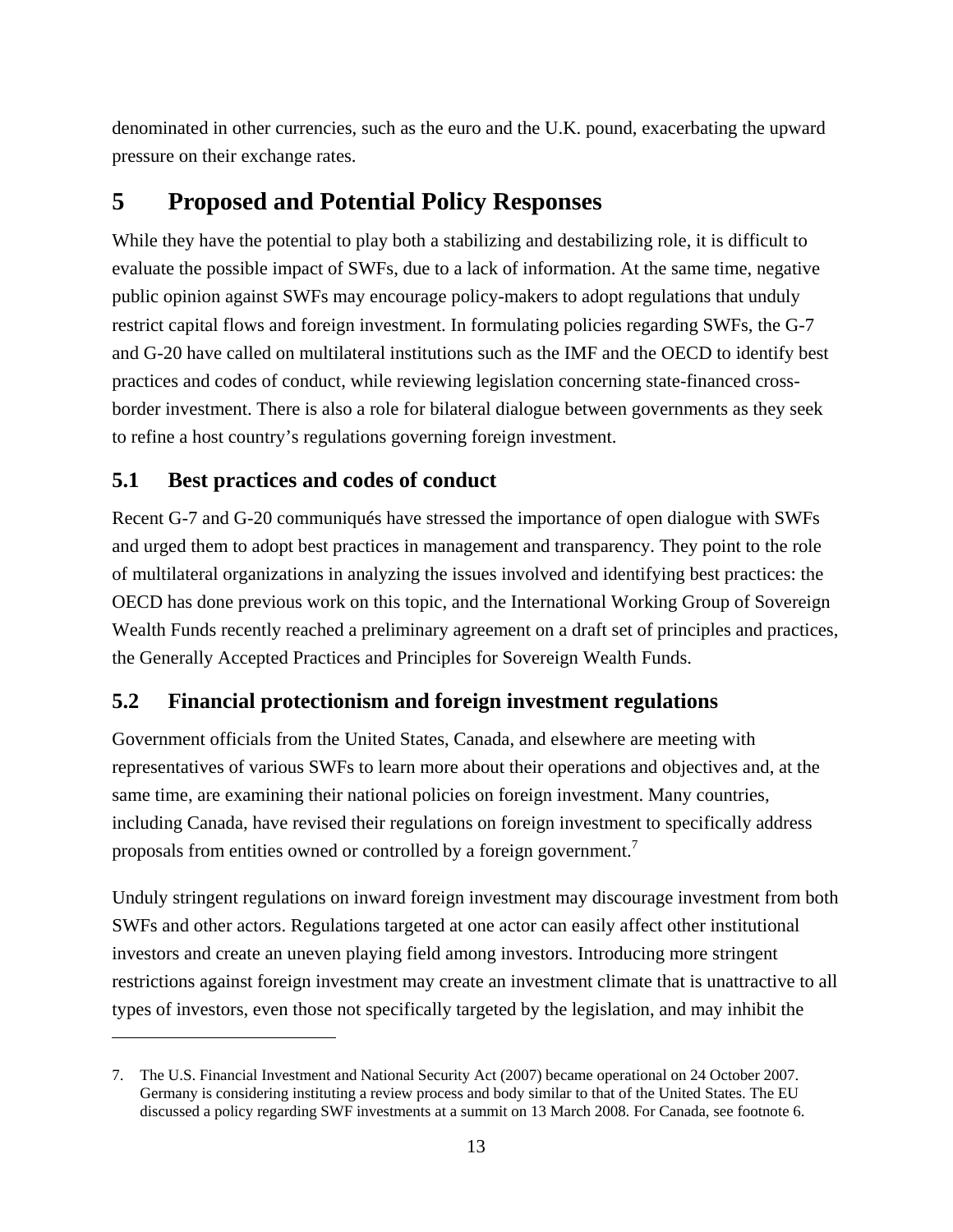efficient allocation of capital. For Canada specifically, there may be a negative reaction to proposed investments by our own sovereign funds (the Alberta Heritage Savings Trust Fund) and large pension funds. The Conference Board of Canada (2008) warns that Canada's large public sector pension funds, such as the CPP Investment Board, Caisse de dépôt et placement de Québec, and PSP Investment, may be interpreted as an SWF and subsequently affected.

Furthermore, regulations that unduly restrict the free flow of capital would reverse the gains made in the liberalization of capital flows and impede the efficient allocation of funds. As noted in section 4, the possible redirection of capital flows away from deep markets, such as those in Western countries, towards shallower, less liquid markets may destabilize these smaller markets. Additionally, certain proposals may serve to effectively renationalize companies and close sectors to free market competition, the very same criticisms that are levelled at many SWF states. Efficient and well-crafted codes of conduct could avoid all of these problems and still allow states to safeguard their national and economic security.

## **6 Conclusion**

SWFs are significant institutional investors with large funds at their disposal. Based on current projections, they will continue to grow in size and importance, and thus have the potential to affect international financial stability. In this paper, we argue that SWFs can play a useful, stabilizing role in international markets. By providing countries with an instrument of better macroeconomic management, SWFs reduce the pressure on domestic prices and encourage domestic savings and wealth. As long-term investors that employ low degrees of leverage and take contrarian positions, SWFs provide liquidity. While SWFs are large actors that have the potential to disrupt small markets, their contrarian investments have so far reduced market volatility. Still, the concern remains that extreme policy responses to SWFs could result in states restricting capital flows and limiting investment opportunities, leading to the inefficient allocation of capital and potentially creating conditions for financial instability. However, our judgment is that these are low-probability events; the costs to SWFs in terms of both capital and reputational losses would be large and should prevent them from adopting disruptive investment strategies.

SWFs have existed since the 1950s, and there has been no evidence to date that would imply that SWFs will explicitly act in a way that will disrupt global markets. In fact, their own interests would be jeopardized by any such actions. However, the fact that SWFs have more to lose than gain from such behaviour does not mean that policy-makers should not be concerned. The analysis in this paper assumes a rational, profit-maximizing approach to reserve management.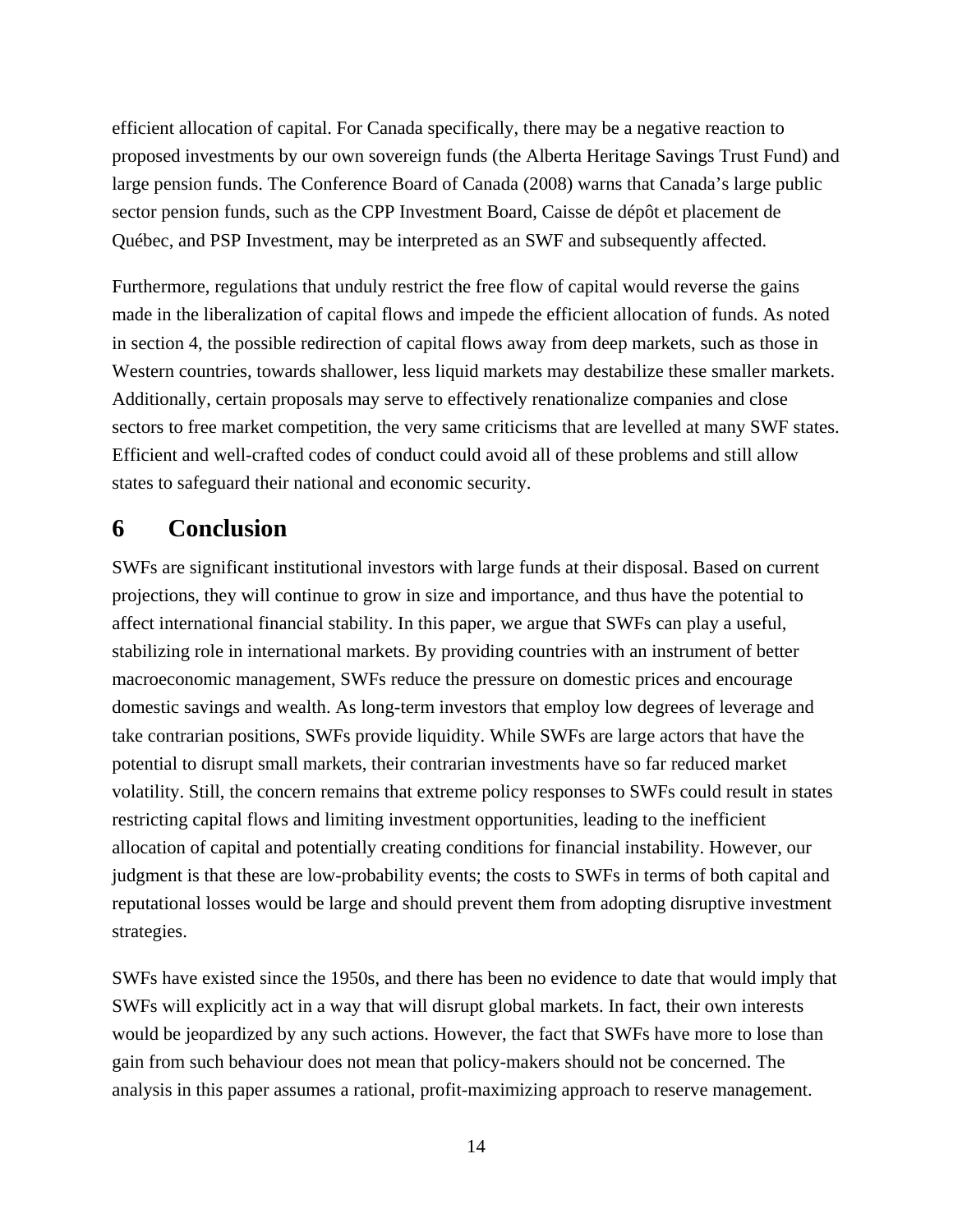The risk of politically motivated actions does exist and non-economic behaviour is always possible. Global investment is a repeated game and SWF states are vulnerable to retaliatory tactics, even if such behaviour leads to suboptimal outcomes.

A clear articulation of investment goals, greater transparency, improved financial reporting, and higher governance standards would go a long way to alleviate concerns regarding the noncommercial motivations of SWFs. The adoption of best practices and greater transparency regarding investment strategies and risk management practices would facilitate the efficient allocation of excess savings and encourage the flow of capital to where it is most needed. Prudent management of SWFs is ultimately in the best interest of SWF states. This is an opportunity for developing nations to acquire the financial and human capital required for institutional development and productivity gains, thus promoting domestic and global growth while contributing to the stability of financial markets.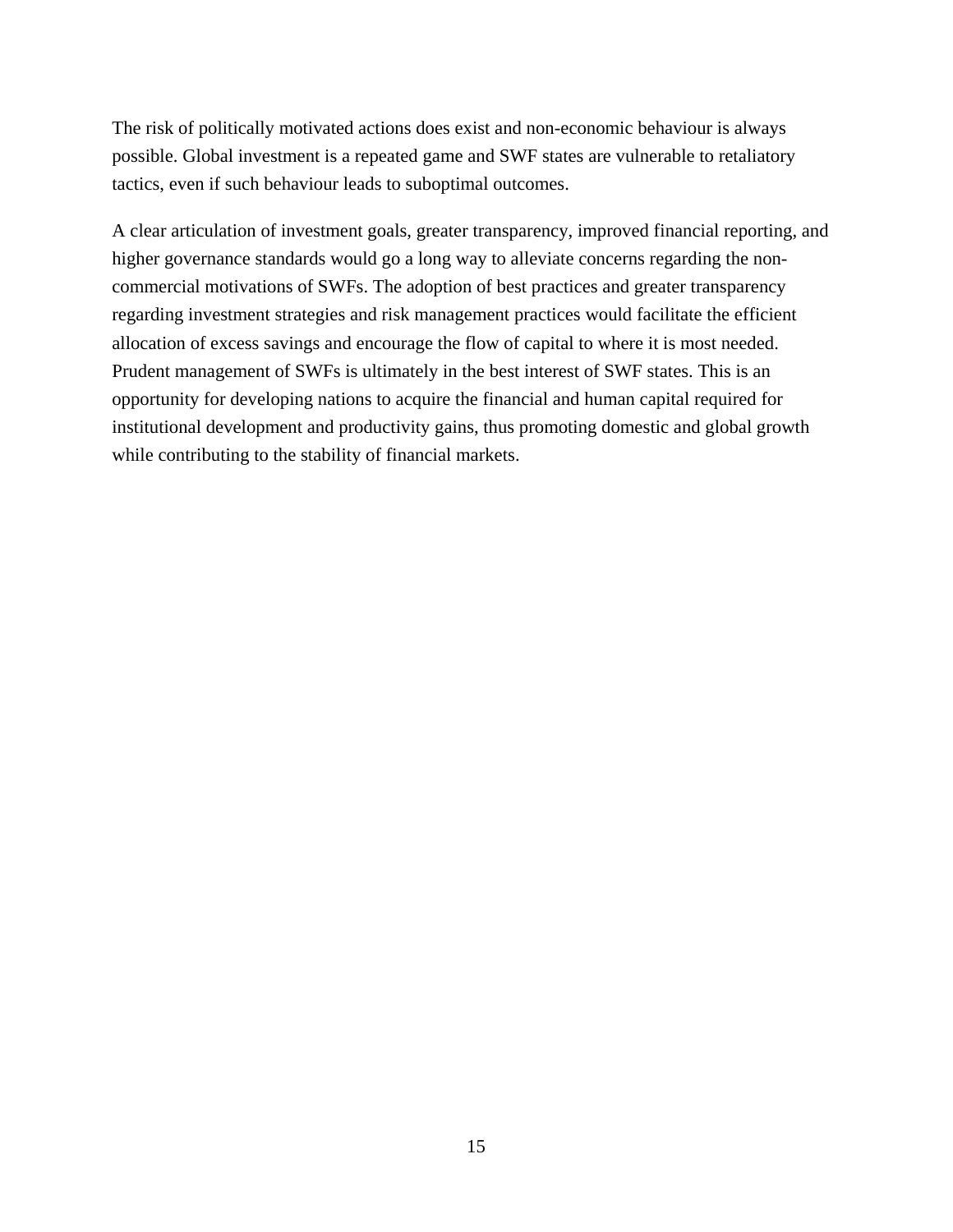#### **References**

- Conference Board of Canada. 2008. "'Hollowing Out' Myth and Reality: Corporate Takeovers in an Age of Transformation." Conference Board of Canada Report. February.
- Corsetti, G., A. Dasgupta, S. Morris, and H. Song Shin. 2004. "Does One Soros Make a Difference? A Theory of Currency Crises with Large and Small Traders." *Review of Economic Studies* 71: 87–113.
- Devlin, W. and B. Brummitt. 2008. "A Few Sovereigns More: The Rise of Sovereign Wealth Funds." Australian Treasury. Available at http://www.treasury.gov.au/documents/1329/PDF/07\_few\_sovereigns\_more\_ the\_rise\_of\_sovereign\_wealth\_funds.pdf.
- Finance Canada. 2008. "Sovereign Wealth Funds: Key Facts." Working Paper No. 2008–01.
- Jen, S. 2007. "How Big Could Sovereign Wealth Funds Be by 2015?" Morgan Stanley Research, 4 May.
- Jensen, M. C. and W. H. Meckling. 1976. "Theory of the Firm: Managerial Behaviour, Agency Costs and Ownership Structure." *Journal of Financial Economics*  3 (4): 305–60.
- Kern, S. 2007. "Sovereign Wealth Funds State Investments on the Rise." Deutsche Bank Research, 10 September.
- Kimmitt, R. M. 2008. "Public Footprints in Private Markets: Sovereign Wealth Funds and the World Economy." *Foreign Affairs* 87 (1): 119–30.
- King, M. R. and P. Maier. 2007. "Hedge Funds and Financial Stability: The State of the Debate." Bank of Canada Discussion Paper No. 2007–9.
- Lavigne, R. 2006. "Petrodollar Recycling." Bank of Canada. Photocopy.
	- ———. 2008. "Sterilized Intervention in Emerging-Market Economies: Trends, Costs, and Risks." Bank of Canada Discussion Paper No. 2008–4.
- McCormick, D. H. 2008. "Testimony before the Joint Economic Committee." U.S. Department of the Treasury. Available at http://www.treas.gov/press/releases/hp823.htm.
- Miles, D. and S. Jen. 2007. "Sovereign Wealth Funds and Bond and Equity Prices." Morgan Stanley Research, 31 May.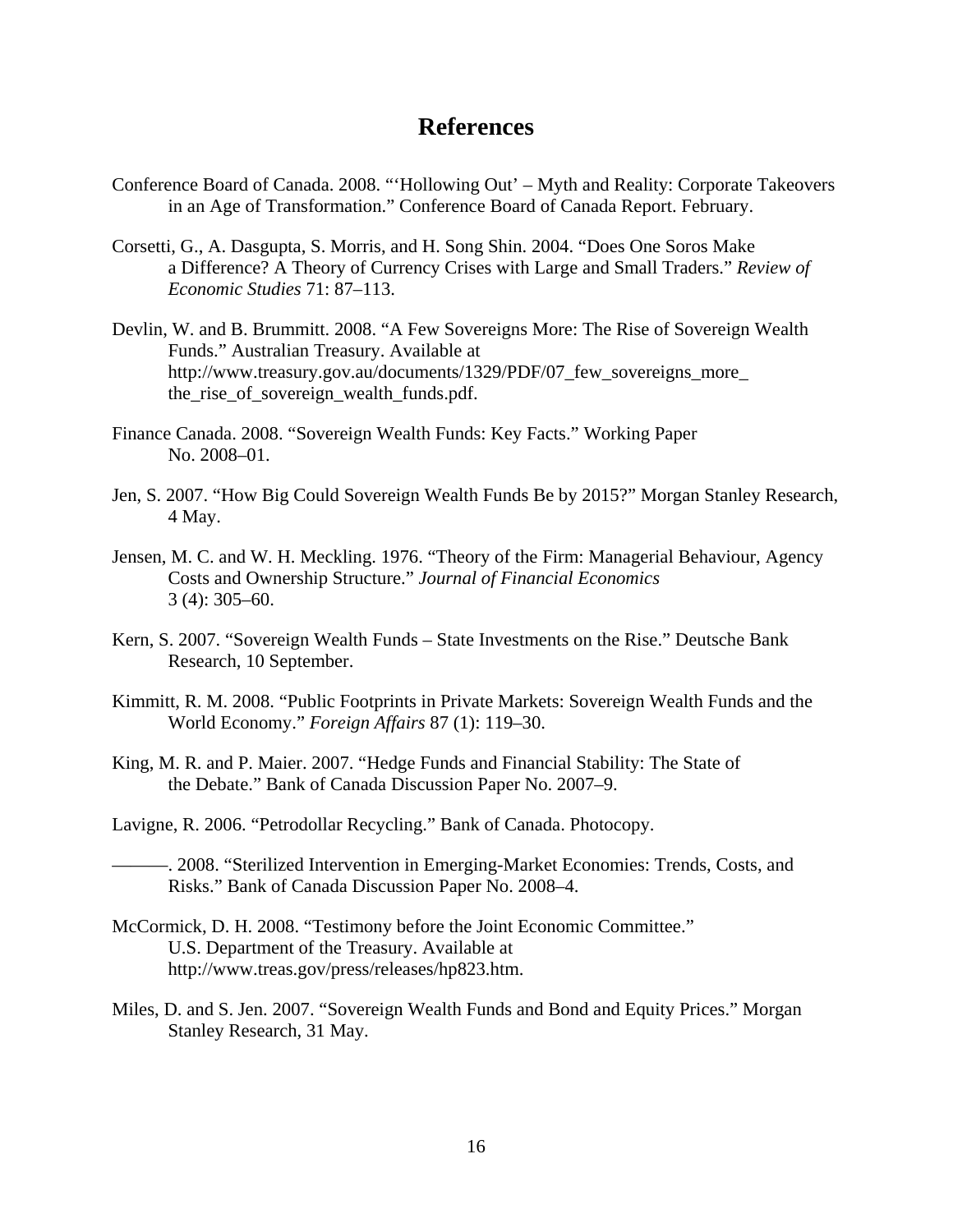Roy, S. 2006. "ADIA Unveils Its Secrets." *Euromoney* 37 (444): 70–76.

- Truman, E. M. 2007. "A Scoreboard for Sovereign Wealth Funds." Presented at the Conference on China's Exchange Rate Policy, Washington, D.C., 19 October.
- Van Steenis, H., S. Babinet, and H. Lam. 2007. "Sovereign Wealth Funds Building Stakes in Financials." Morgan Stanley Research (Europe), 24 September.
- Warnock, F. E. and V. C. Warnock. 2006. "International Capital Flows and U.S. Interest Rates." NBER Working Paper No. 12560.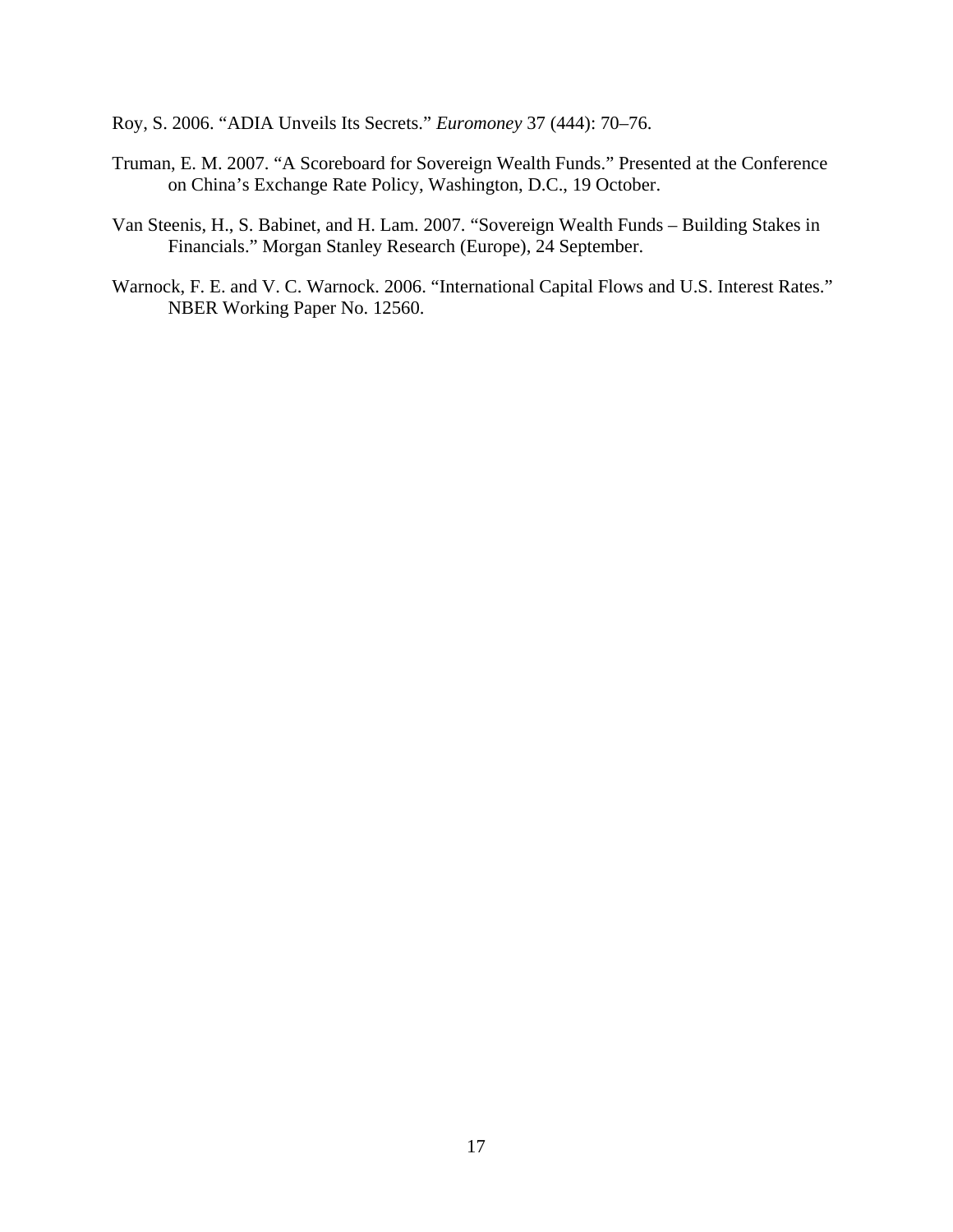## **Appendix A: Overview of Major Sovereign Wealth Funds**

Although it may seem that SWFs are a relatively new actor in the global economy, Table A1 shows that they have existed, in one form or another, since the 1950s. But, since the beginning of this decade, high oil prices and large trade surpluses have led many systemically important EMEs to establish their own SWFs. While detailed information is unavailable for many SWFs, this table attempts to provide a broad overview of the major SWFs currently in existence.

| Country<br>(date of<br>establishment) | <b>Official name</b>                          | Size $$bn.1$<br>$(% \mathbf{GDP})$ | Reserves \$bn.<br>$(\%$ GDP) | Truman<br>score <sup>2</sup> |
|---------------------------------------|-----------------------------------------------|------------------------------------|------------------------------|------------------------------|
| <b>United Arab Emirates</b>           | Abu Dhabi Investment                          | 875                                | 28                           | 0.50                         |
| (1976)                                | Authority (ADIA)                              | (536%)                             | (16%)                        |                              |
| Singapore                             | Government of Singapore                       | 330                                | 136                          | 2.25                         |
| (1981)                                | <b>Investment Corporation</b>                 | (250%)                             | (103%)                       |                              |
| Norway                                | Government Pension Fund -                     | 380                                | 56                           | 23.00                        |
| (1990)                                | Global (GPF-G)                                | (95%)                              | (17%)                        |                              |
| Kuwait<br>(1953)                      | Kuwait Investment Authority                   | 213<br>(222%)                      | 12<br>(13%)                  | 12.00                        |
| China                                 | China Investment Corporation                  | 200                                | 1,066                        |                              |
| (2007)                                | (CIC)                                         | $(8\%)$                            | (41%)                        |                              |
| Russia                                | Stabilization Fund of the                     | 157                                | 295                          | 9.50                         |
| (2004)                                | <b>Russian Federation</b>                     | $(16\%)$                           | (30%)                        |                              |
| Singapore<br>(1974)                   | <b>Temasek Holdings</b>                       | 134<br>(80%)                       | 136<br>(103%)                | 13.50                        |
| Qatar                                 | <b>Qatar Investment Authority</b>             | 50                                 | 5                            | 2.00                         |
| (2005)                                | (QIA)                                         | (95%)                              | $(10\%)$                     |                              |
| Korea<br>(2005)                       | Korea Investment Corporation                  | 20<br>(2%)                         | 238<br>(27%)                 | 9.00                         |
| Canada<br>(1976)                      | Alberta Heritage Savings<br><b>Trust Fund</b> | 15                                 |                              | 19.50                        |

#### **Table A1 Overview of Major Sovereign Wealth Funds**

1. Most recently available data. Sizes are approximate when not disclosed by official sources.

2. Truman (2007) compiles a "scoreboard" of major SWFs, ranking them on transparency, governance, accountability, and other measures. The score is based on 25 yes/no questions, gathering information from public sources. A score for the China Investment Corporation is not available at this time.

Sources: Truman (2007), IMF World Economic Outlook October 2007, IMF International Financial Statistics, Ministry of Finance of the Russian Federation